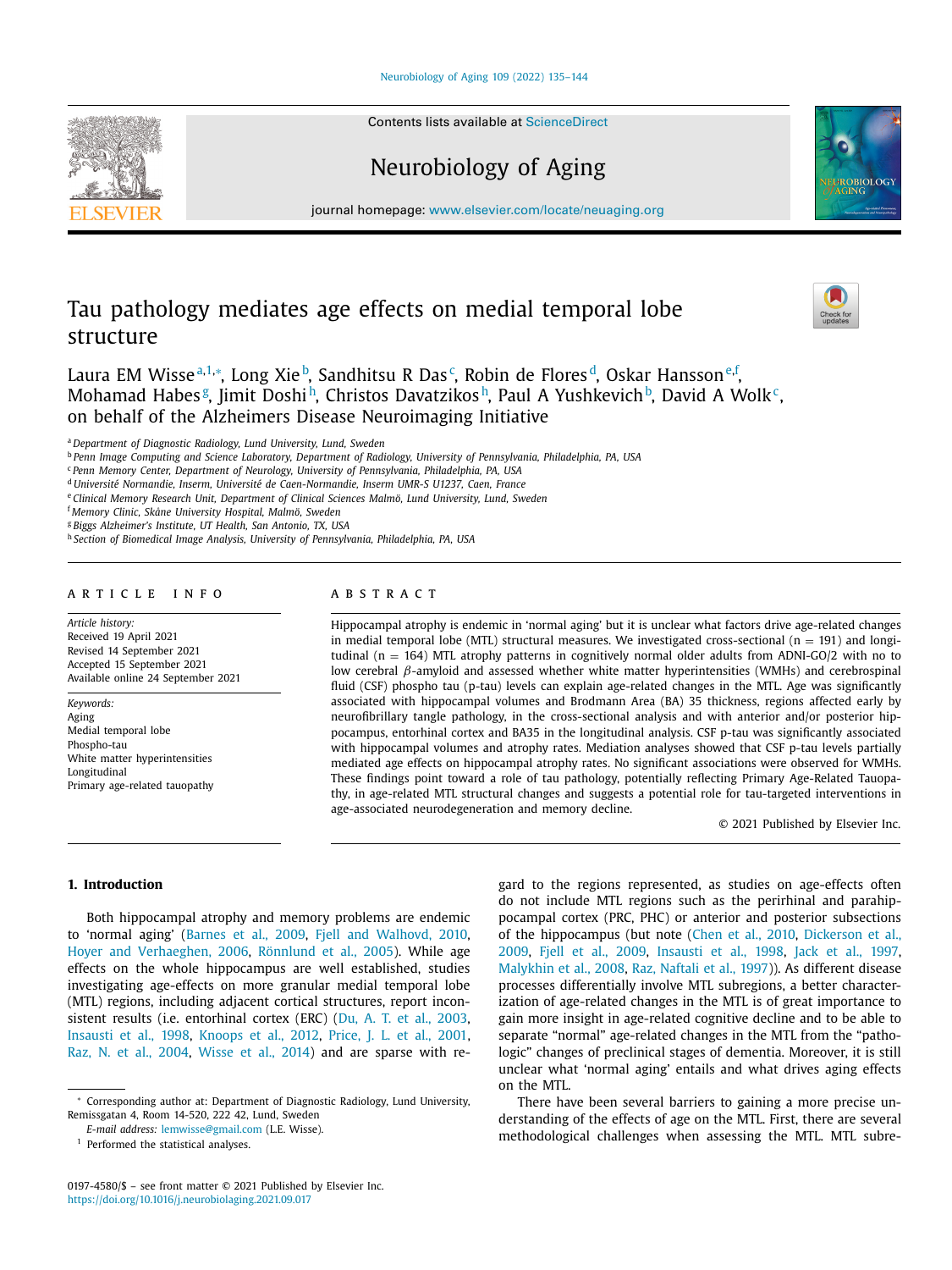gions are a difficult to quantify accurately due to anatomic variants, mostly tied to the depth of the collateral sulcus (Ding and Van Hoesen, 2010). The location of ERC and adjacent PRC [subregions](#page-8-0) differ in these anatomic variants and not taking this into account will decrease the validity of the measurements. Moreover, MTL cortical regions, such as ERC, can be confounded by dura mater which has similar intensity as cortex on T1-weighted magnetic resonance imaging (MRI) scans, and can therefore lead to segmentation errors (Xie, L. et al., [2016,](#page-9-0) Xie, Long et al., [2019\)](#page-9-0). We have recently developed a pipeline to segment MTL subregions on T1-weighted MRI overcoming these challenges and provided granular MTL subregional structural measures. Importantly, subregions of the PRC, Brodmann Area (BA) 35 and 36, but also anterior and posterior subregions of the hippocampus, are incorporated in this method. These granular measures are important to assess, as, for example, BA35 approximates the transentorhinal region which is the first supratentorial brain region with neurofibrillary tangle (NFT) pathology [\(Braak,](#page-7-0) H. and Braak, 1991).

A second barrier with most extant studies is the use of crosssectional rather than longitudinal designs (but note (Du, A. T. et al., 2003, Du, [An-Tao](#page-8-0) et al., 2006, Raz, N. et al., [2005\)](#page-8-0)). [Longitudinal](#page-8-0) measurement may be preferable as it is not confounded by, for example, developmental factors, and longitudinal measures of structural change are more closely linked to active neurodegenerative processes.

A third major factor which may have confounded the previous literature's precision for measuring age-specific effects on the MTL is a lack of accounting for the presence of preclinical Alzheimer's Disease (AD) in cognitively normal older adults. Between ∼25%– 35% of cognitively normal older adults harbor a significant amount of  $β$ -amyloid pathology [\(Jansen](#page-8-0) et al., 2015), reflecting preclinical AD, which likely influences the observed 'age-related' changes in extant studies. Indeed, cognitively normal adults with  $\beta$ -amyloid pathology have been shown to have more atrophy in regions typically affected by NFT [pathology](#page-9-0) [\(Wolk](#page-9-0) et al., 2017, Xie, Long et al., 2020), compared to those with no or low levels of  $\beta$ -amyloid pathology. Individuals with high levels of  $\beta$ -amyloid pathology should therefore be eliminated as a factor when studying 'normal aging' effects on the brain.

Outside of preclinical AD, there are at least 4 major factors commonly considered potential contributors to observed agerelated changes in the MTL: cerebrovascular disease (CVD), Primary Age-related Tauopathy (PART) [\(Crary](#page-8-0) et al., 2014), TAR DNAbinding Protein 43 (TDP-43) pathology in the form of the recently codified limbic-predominant age-related TDP-43 encephalopathy (LATE) [\(Nelson,](#page-8-0) Peter et al., 2019), and non–specific age effects. While it could be argued that CVD, PART and LATE do not reflect 'normal aging' but are rather forms of pathologic aging, we still focus on these processes as they may reflect changes that have traditionally been considered normal aging. Additionally, some of these factors are so common, e.g. PART, that it would be difficult to disentangle them from normal aging. CVD is thought to specifically affect the cornu ammonis (CA) 1 subfield of the hippocampus and lead to neuron loss, potentially through mechanisms of hypoxia, and ischemia [\(Schmidt-Kastner](#page-9-0) and Freund, 1991, Zola-Morgan et al., 1992). PART is also thought to specifically affect the MTL, by targeting the transentorhinal cortex (approximately the same as BA35) first, then ERC followed by the CA1 subfield of the hippocampus [\(Braak,](#page-7-0) H. and Braak, 1995, [Crary](#page-8-0) et al., 2014, Price, Joseph L. and [Morris,](#page-8-0) 1999), although there is evidence that the pattern of MTL tau pathology is slightly different in PART than AD ([\(Jellinger,](#page-8-0) 2018), but note [\(Zhang](#page-9-0) et al., 2020)). Tau pathology in PART has been found to lead to neuron loss and memory impairments [\(Crary](#page-8-0) et al., 2014, [Jefferson-George](#page-8-0) et al., 2017, [Josephs](#page-8-0) et al., 2017, [Quintas-Neves](#page-8-0) et al., 2019), albeit less severe than in the presence of  $\beta$ [-amyloid](#page-7-0) (Bell et al., [2019,](#page-7-0) Besser et al., 2019). Third, LATE [\(Nelson,](#page-8-0) Peter T. et al., 2019) may also drive agerelated changes in the MTL, particularly involving anterior MTL regions, producing an amnestic syndrome with increasing prevalence in adults generally over 80 years [\(Josephs](#page-8-0) et al., 2014, Nag et al., 2017). Finally, there are [non–specific](#page-8-0) age effects, such as impaired [neurogenesis](#page-8-0) [\(Apple](#page-7-0) et al., 2017, [Galvan](#page-8-0) and Jin, 2007, Isaev et al., 2019), impaired synaptic plasticity [\(Yankner](#page-9-0) et al., 2008), downstream effects of inflammation [\(Wyss-Coray,](#page-9-0) 2016), glucocorticoids [\(McEwen](#page-8-0) et al., 1999, [Nichols](#page-8-0) et al., 2001), and potential other mechanisms. While there are biomarkers that provide measures of CVD (e.g. white matter hyperintensities [WMHs]) and potentially PART (e.g. cerebrospinal fluid [CSF] phosphor-tau<sub>181</sub> [p-tau]), TDP-43 and these other non–specific factors are more difficult to assess. MTL atrophy pattern may therefore also provide clues as to what may be the primary drivers of age-associated atrophy.

In this study, we first investigate age effects on MTL subregional structural measures obtained from structural MRI in older adults with no to low  $\beta$ -amyloid levels (often referred to as  $\beta$ -amyloid negative; from here referred to as low  $\beta$ -amyloid) in ADNI-GO/2, both in a cross-sectional, and longitudinal manner. Second, we will investigate the role of p-tau in CSF, as proxy for PART, and WMHs, as a proxy for CVD, as potential drivers of aging effects. Given the known regional [distribution](#page-7-0) of early NFTs in PART (Braak, H. and Braak, 1995, [Crary](#page-8-0) et al., 2014, Price, Joseph L. and [Morris,](#page-8-0) 1999), we hypothesize that if PART is a driver of age-associated effects, BA35, and ERC would likely be most affected followed by hippocampal measures. We would also expect an association of CSF ptau with these regions. Alternatively, if CVD is a primary driver, we would anticipate hippocampal volumes to be the most saliently affected region of the MTL [\(Schmidt-Kastner](#page-9-0) and Freund, 1991, Zola-Morgan et al., 1992) and would expect an association with WMHs. If TDP-43 is driving age-associated effects, we would expect atrophy in anterior MTL regions, particularly the anterior hippocampus, and ERC (de [Flores](#page-8-0) et al., 2020, [Josephs](#page-8-0) et al., 2014, Nag et al., [2017\)](#page-8-0) with age.

# **2. Methods**

# *2.1. Participants*

Data from all cognitively normal subjects with available biomarkers of cerebral amyloidosis ( $\beta$ -amyloid positron emission tomography (PET)) and neurodegeneration (baseline structural T1 magnetic resonance images (MRI)) from the Alzheimer's NeuroImaging Initiative (ADNI)-GO and ADNI-2 cohorts were included.

The MRI at baseline as well as all follow up scans within 1.2–4.5 years were selected, to maximize the number of subjects included in the longitudinal analyses. Additional information, including in-, and exclusion criteria for cognitively normal older adults, are provided in the Supplementary Methods.

#### *2.2. Demographics, medical and neuropsychological information*

Standard demographics information was obtained, including race. Self-reported history of head injury, smoking, hypertension, stroke, and cardiovascular disease was obtained as well as the family history of dementia. Note that certain factors related to cardiovascular disease were reason for exclusion, such as presence of pacemakers, aneurysm clips, artificial heart valves, multiple lacunes or lacunes in a critical memory structure, a Hachinski score [\(Rosen](#page-9-0) et al., 1980) less than or equal to 4, and multi-infarct dementia (see Supplementary Methods). History of head injury was not assessed in a standardized way. We therefore searched the selfreported medical history and included terms as traumatic brain in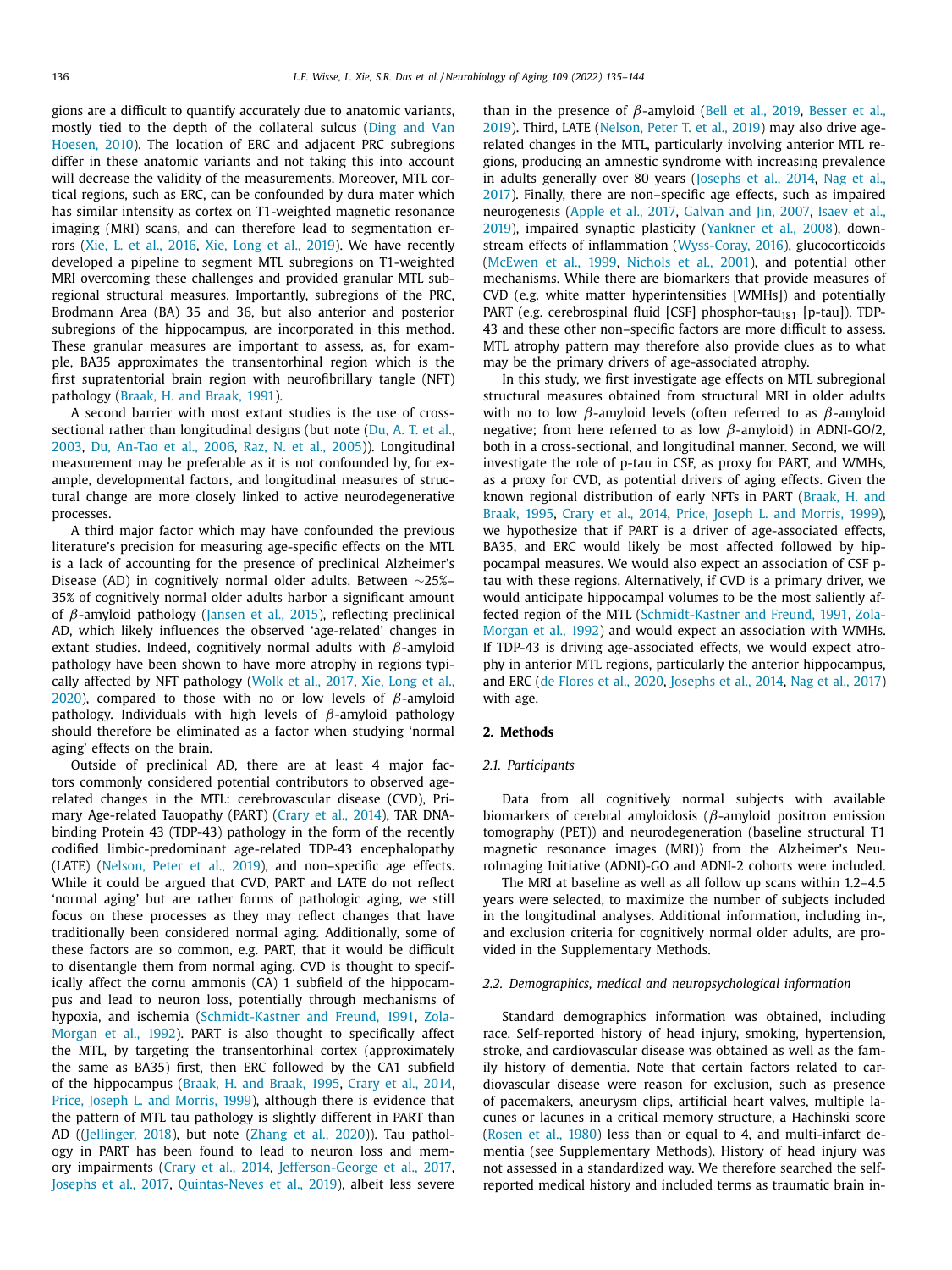jury, head injury, concussion and loss of consciousness. Note that history of significant head trauma followed by persistent neurologic defaults or known structural brain abnormalities was an exclusion criterion (see Supplementary Methods). Additionally, measurements of mean arterial pressure (MAP), and body mass index (BMI) were obtained. APOE-ɛ4 carrier status was obtained via standard methods [\(Saykin](#page-9-0) et al., 2010). Positive APOE-ɛ4 status was defined as having at least 1 APOE- $\varepsilon$ 4 allele. Finally, the Mini Mental State Examination (MMSE) [\(Folstein](#page-8-0) et al., 1975), and Clinical Dementia Rating [\(Morris,](#page-8-0) 1993) were obtained.

# *2.3. Phospho-tau and* β*-amyloid PET*

Both the CSF and PET measures came from publicly available, processed data on the ADNI website. CSF levels of phospho-tau<sub>181</sub> (p-tau) were measured using the Elecsys phosphotau (181P) immunoassays on a cobas e 601 analyzer according to the preliminary kit manufacturer's instructions, as previously described [\(Bittner](#page-7-0) et al., 2016, [Hansson](#page-8-0) et al., 2018). For both measures data from the baseline visit was used. A composite, standardized uptake value ratio (SUVR) for the florbetapir images was calculated by taking the mean SUVR of a set of regions typically associated with increased uptake in AD (lateral and medial frontal, anterior and posterior cingulate, lateral parietal and lateral temporal regions), using gray matter of the [cerebellum](#page-8-0) as reference region (Landau et al., 2012).  $β$ -amyloid status was defined by a florbetapir SUVR value of 1.11 [\(Landau](#page-8-0) et al., 2012). Only cognitively normal older adults with low  $\beta$ -amyloid levels were included.

# *2.4. Imaging protocol and image processing*

T1-weighted MRI scans were acquired from different scanners at multiple sites. Up-to-date information about MRI imaging protocols can be found at adni.loni.usc.edu/methods/mritool/mri-analysis. The resolution of the scans ranged from  $0.86 \times 0.86 \times 1.00$  to  $1.02 \times 1.02 \times 1.20$  mm<sup>3</sup>. The MRI at baseline as well as all follow up scans within 1.2 to 4.5 years were selected.

## *2.5. MTL structural measures*

The anterior and posterior hippocampus, ERC, BA35 and BA36 and the PHC were automatically segmented using the Automated Segmentation of Hippocampal Subfields (ASHS) package for T1 weighted MRI segmentation (ASHS-T1) (Xie, Long et al., [2019\)](#page-9-0). Intracranial volume (ICV) was also measured using ASHS-T1. For the MTL cortical subregions (ERC, BA35, BA36 and PHC), a graph-based multi-template thickness analysis pipeline (Xie, Long et al., [2018\)](#page-9-0) was applied to the automatic segmentation to derive the thickness of each subregion. See Supplementary Fig. 1 for an example segmentation.

Symmetric diffeomorphic registration [\(Avants](#page-7-0) et al., 2008) was performed between the baseline and each of the follow-up MRI scans, as implemented in the Automatic Longitudinal Hippocampal Atrophy (ALOHA) software (Das, S. R. et al., [2012\)](#page-8-0), to obtain unbiased estimates of the volume of each subregion of all subsequent MRI scans. Additional information can be found in the supplements. It should be noted that between 11.7% and 33.7% of all included subjects had a positive atrophy rate for the different MTL subregions. This is a common phenomenon, reported for different algorithms and these percentages fall well within the range of what is reported in the literature [\(Sankar](#page-9-0) et al., 2017). The percentage of cases with positive atrophy rates is partly due to the selection of low  $\beta$ -amyloid cognitively normal older adults. For example, the percentages are notably lower in the high  $\beta$ -amyloid Mild Cognitive Impairment (MCI) group (between 8.0%–12.8%). It is

unclear if the positive atrophy rates reflect a measurement error or a true biological phenomenon. We have therefore decided to keep all subjects with a positive atrophy rate in our analyses, especially since scan-rescan reliability can likely explain part of the positive atrophy rate and only between 2.5% and 11.7% of low  $\beta$ -amyloid cognitively normal older adults have a positive atrophy rate higher than 0.5% for the different MTL subregions. Supplementary Fig. 2 shows the distribution of the atrophy rates for each of the 6 subregions.

Bilateral measurements of each subregion were averaged for both the cross-sectional and the longitudinal data.

## *2.6. White matter hyperintensities*

WMHs were characterized using a deep learning-based segmentation method [\(Doshi](#page-8-0) et al., 2019). The proposed method is built upon the UNet architecture [\(Ronneberger](#page-8-0) et al., 2015) with the convolutional layers in the network replaced by an Inception ResNet architecture [\(Szegedy](#page-9-0) et al., 2016), which was previously shown to outperform traditional convolutional network architectures while also achieving dramatically improved training speed. The deep-learning model used inhomogeneity corrected and co-registered Fluid-attenuated inversion recovery (FLAIR) and T1 weighted images for segmentation. The model was trained using a separate training set with human-validated segmentation of WMH. The model was applied to participants to calculate binary WMH masks and the lesion volumes in different regions of interest. WMHs were obtained from the baseline FLAIR and T1-weighted images.

## *2.7. Statistical analyses*

Structural MTL measures of left and right hemisphere were averaged. Sex and ICV were regressed out for hippocampal volumes and sex was regressed out for thickness measures and atrophy rates. All continuous variables were assessed for normality. CSF p-tau and WMH volume (also corrected for ICV) measures were log-transformed for normality. Model assumptions were checked and met for all analyses. All analyses were performed in IBM SPSS Statistics Version 26.0 (Armonk, NY, USA, IBM Corp.) unless otherwise specified.

Linear regression models were used to assess the crosssectional association of age. For longitudinal atrophy rates, first the atrophy rates were compared to 0 with a one-sample t-test. Second, the atrophy rates of the different MTL subregions were compared with each other using paired sample t-tests. Third, a linear regression was used to assess the association of age with atrophy rates.

Pearson correlations were performed to assess the association of p-tau and WMHs with MTL cross-sectional and longitudinal measures. For WMHs in the different lobes log transformations did not approach normality. Spearman correlations were therefore performed using the ppcor package in R Studio [\(www.r-project.org\)](http://www.r-project.org).

Finally, mediation analyses were performed using the Lavaan package in R Studio to assess whether p-tau or WMH volumes mediate the effect of age on MTL structural measures. In the ptau mediation analyses we additionally corrected for continuous  $\beta$ amyloid florbetapir levels to ensure that any effects of p-tau levels are not due to subthreshold  $\beta$ -amyloid levels.

We corrected for multiple comparisons using a Holm-Bonferroni correction per analysis.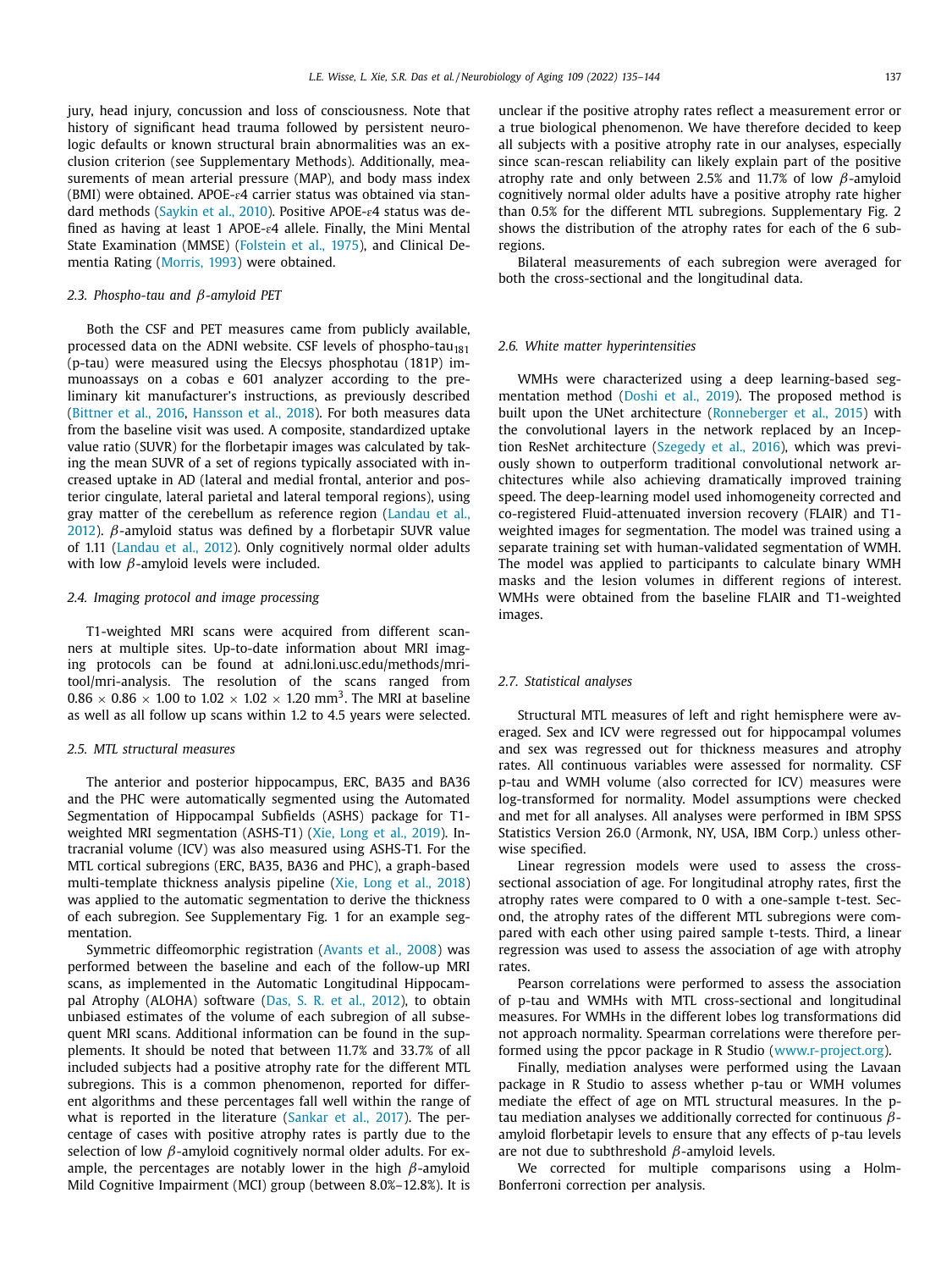## **Table 1**

Demographics table of the full cross-sectional dataset and the subset with longitudinal data of older adults with low  $\beta$ amyloid levels

|                                     | Cross-sectional dataset | Longitudinal dataset     |
|-------------------------------------|-------------------------|--------------------------|
| Number                              | 191                     | 164                      |
| Age $(y)$ (range)                   | $71.7 \pm 6.0$ (56-89)  | $71.5 \pm 6.1 (56 - 89)$ |
| Sex (% female)                      | 47.6                    | 46.3                     |
| Race $(\%)$                         |                         |                          |
| America Indian or Alaskan native    | 0.5                     | 0.6                      |
| Asian                               | 2.1                     | 2.4                      |
| Black or African American           | 4.7                     | 3.0                      |
| White                               | 90.1                    | 90.9                     |
| More than one race                  | 2.6                     | 3.0                      |
| APOE-ε4 carrier $(\%)^a$            | 20.4                    | 22.0                     |
| Education $(v)$                     | $16.9 \pm 2.4$          | $16.9 \pm 2.4$           |
| BMI $\left(\frac{kg}{m^2}\right)$   | $27.9 \pm 5.1$          | $27.9 \pm 5.0$           |
| MAP (mm Hg)                         | $93.0 \pm 9.7$          | $93.3 \pm 9.6$           |
| History of smoking (%)              | 36.6                    | 36.6                     |
| History of hypertension (%)         | 46.6                    | 46.3                     |
| History of stroke (%)               | 1.0                     | 1.2                      |
| History of cardiovascular disease   | 63.4                    | 62.2                     |
| Possible history of head injury (%) | 3.1                     | 3.7                      |
| Family history of dementia (%)      | 51.9                    | 52.8                     |
| <b>MMSE</b>                         | $29.0 \pm 1.3$          | $29.1 \pm 1.2$           |
| Follow up time $(y)$                |                         | $3.3 \pm 1.0$            |

BMI=body mass index; kg=kilogram; m=meter; MAP=mean arterial pressure; mm Hg=millimeters of mercury; MMSE=Mini Mental State Examination  $a = 1$  or 2 alleles.

# **3. Results**

# *3.1. Demographics*

Table 1 displays the demographics of full dataset of older adults with low  $\beta$ -amyloid levels (n = 191) and the subset with longitudinal data ( $n = 164$ ). Age, sex, education, MAP, BMI, APOE- $\varepsilon$ 4 carrier status, possible history of head injury, history of smoking, hypertension, stroke, cardiovascular disease and family history of dementia were not different between participants with and without longitudinal data. However, those without longitudinal data had lower MMSE scores (28.3 $\pm$ 1.7 vs. 29.1 $\pm$ 1.2;  $p = 0.01$ ), as well as a trend toward a higher percentage of history of hypertension (62.1% vs. 43.7%,  $p = 0.07$ ) and a slightly different distribution of race (see Supplementary Table 1,  $p = 0.09$ ).

## *3.2. MTL atrophy patterns related to aging*

We first investigated how MTL structural measures are related to age to better characterize age-related MTL atrophy patterns. Cross-sectional associations were found between age and anterior and posterior hippocampal volumes and BA35 thickness (Table 2, [Fig.](#page-4-0) 1A, Supplementary Fig. 3), although anterior hippocampal volume was no longer significant when correcting for multiple comparisons. No significant associations were observed when a quadratic term for age was included in the model.

Longitudinal atrophy rates of each region are displayed in [Fig.](#page-4-0) 1b and show a roughly similar pattern as the cross-sectional measures, although the estimated atrophy rates are slightly lower cross-sectionally and the relative degree of change between the regions is different. Atrophy rates in all MTL subregions were significantly different from 0 after multiple comparison correction, indicating that each region shows significant atrophy over the average follow up time of 3.3 years. BA35 atrophy rates were significantly larger than all other MTL regions, and still reached significance for the posterior hippocampus, ERC, and PHC after multiple comparison correction (see Supplementary Table 2). Additionally, the anterior hippocampus had significantly larger atrophy rates than ERC and BA36 than PHC, but not after multiple comparison correction. As it is not entirely certain whether  $\frac{g}{\text{year}}$  or mm<sup>3</sup>/year is a better

**Table 2**

| Relationship of age with cross-sectional and longitudinal MTL structural measures |  |
|-----------------------------------------------------------------------------------|--|
| in cognitively normal older adults with low $\beta$ -amyloid levels               |  |

|             | Cross-sectional dataset |         | Longitudinal dataset |         |
|-------------|-------------------------|---------|----------------------|---------|
|             | Standardized beta       | p-value | Standardized beta    | p-value |
| AH          | $-0.17$                 | 0.02    | $-0.23$              | 0.004   |
| PH          | $-0.24$                 | 0.001   | $-0.27$              | 0.001   |
| <b>ERC</b>  | 0.07                    | 0.34    | $-0.22$              | 0.004   |
| <b>BA35</b> | $-0.24$                 | 0.001   | $-0.30$              | < 0.001 |
| <b>BA36</b> | $-0.09$                 | 0.20    | $-0.17$              | 0.03    |
| <b>PHC</b>  | $-0.12$                 | 0.09    | $-0.12$              | 0.12    |

Bolded *p*-values meet significance after correction for multiple comparisons using the Holm-Bonferroni correction. Linear regression models were performed without covariates. Sex and intracranial volume are regressed out for hippocampal volumes, sex is regressed out for MTL cortical thickness measures and MTL atrophy rates. AH=anterior hippocampus; BA=Brodmann Area; ERC=entorhinal cortex; MTL=medial temporal lobe; PH=posterior hippocampus; PHC=parahippocampal cortex.

reflection of burden in a given region, we also report the absolute annualized change in volumes in Supplementary Table 3.

Age was significantly associated with atrophy rates in the anterior and posterior hippocampus, ERC, BA35 and BA36, and remained significant after multiple comparison correction for all regions except BA36 (Table 2, Supplementary Fig. 4). No significant associations were observed for quadratic models.

In general, the atrophy pattern associated with age had most pronounced atrophy in BA35 and the hippocampus, and to a lesser extent ERC, which mostly coincides with the hypothesized atrophy pattern in PART. The lack of a clear greater anterior-to-posterior gradient in these age-effects argues against the role of LATE as a factor. In the next sections we investigate whether MTL structural changes are associated with CSF p-tau levels as a proxy for PART and WMH volume, as a proxy for CVD.

# *3.3. Role of WMHs as contributor to age-related changes in the MTL*

All analyses were run initially without correcting for age, as age is associated with increased WMHs, and is therefore not necessar-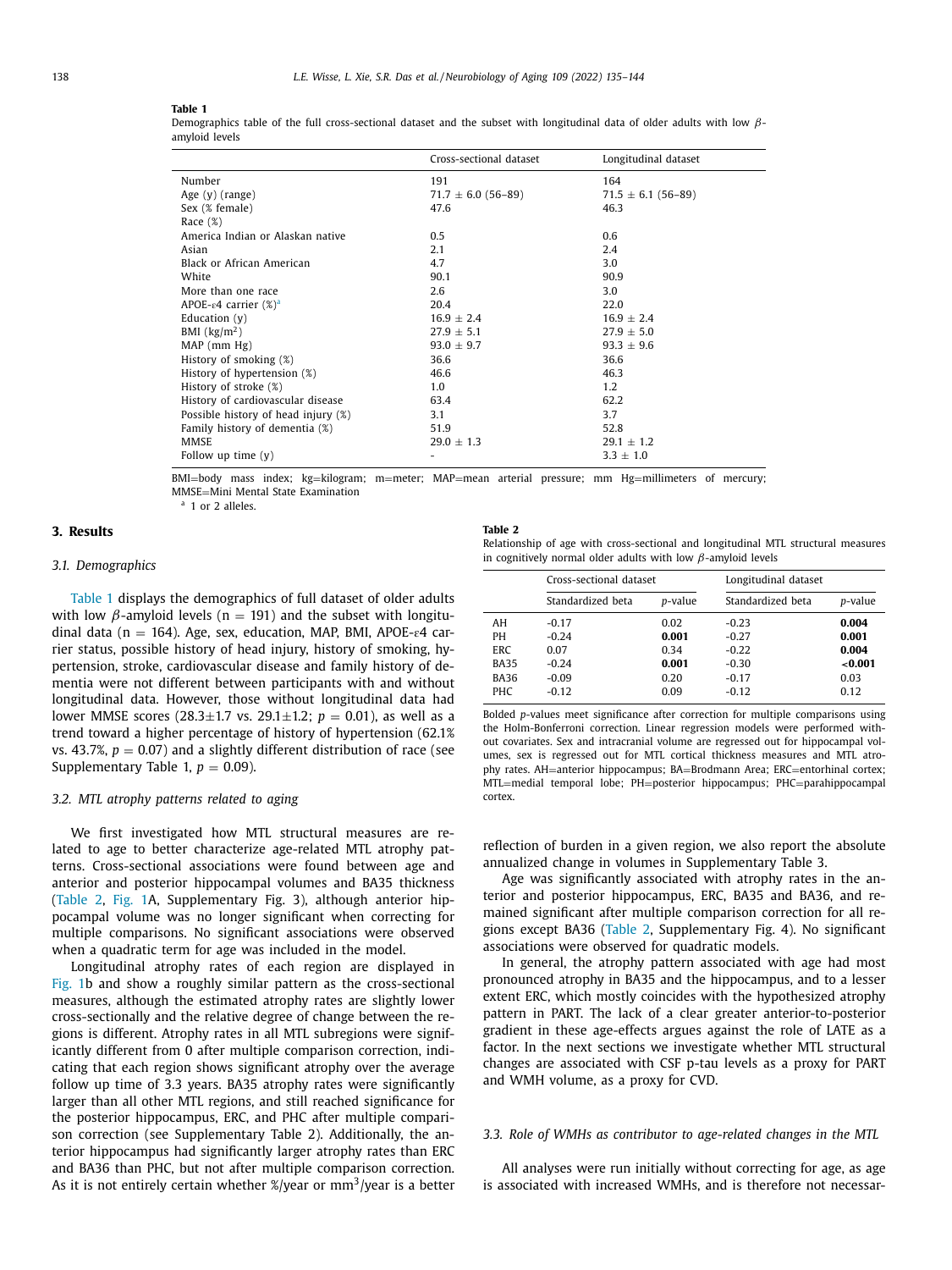<span id="page-4-0"></span>

**Fig. 1.** The association of age and cross-sectional structural MTL measures and longitudinal atrophy rates in cognitively normal older adults with low β-amyloid levels. a) The association of cross-sectional MTL measures (volume for hippocampus, thickness for cortical regions) with age is displayed as percentage volume loss per year. b) Longitudinal atrophy rates of MTL structural measures are displayed. <sup>∗</sup>Significant after correction for multiple comparisons using the Holm-Bonferroni correction. Significant results before multiple comparison correction are not shown in this figure. For the cross-sectional data, % volume loss and/or year was calculated using the regression coefficients. Sex and intracranial volume are regressed out for hippocampal volumes, sex is regressed out for MTL cortical thickness measures and MTL atrophy rates. The error bars represent standard errors. Negative values on the y-axis represent volume or thickness loss. AH=anterior hippocampus; BA=Brodmann Area; ERC=entorhinal cortex; MTL=medial temporal lobe; PH=posterior hippocampus; PHC=parahippocampal cortex.

### **Table 3**

Relationship of WMHs (log-transformed) with cross-sectional and longitudinal MTL structural measures in cognitively normal older adults with low  $\beta$ -amyloid levels

|             | Cross-sectional dataset |                 | Longitudinal dataset |         |
|-------------|-------------------------|-----------------|----------------------|---------|
|             | Spearman correlation    | <i>p</i> -value | Spearman correlation | p-value |
| AH          | 0.13                    | 0.09            | $-0.10$              | 0.24    |
| PH          | 0.22                    | 0.003           | $-0.11$              | 0.19    |
| <b>ERC</b>  | $-0.03$                 | 0.68            | $-0.10$              | 0.20    |
| <b>BA35</b> | $-0.09$                 | 0.23            | $-0.19$              | 0.01    |
| <b>BA36</b> | $-0.12$                 | 0.10            | $-0.18$              | 0.02    |
| <b>PHC</b>  | $-0.04$                 | 0.57            | $-0.18$              | 0.02    |
|             |                         |                 |                      |         |

Bolded *p*-values meet significance after correction for multiple comparisons using the Holm-Bonferroni correction. Sex and intracranial volume are regressed out for hippocampal volumes, sex is regressed out for MTL cortical thickness measures and MTL atrophy rates. AH=anterior hippocampus; BA=Brodmann Area; ERC=entorhinal cortex; MTL=medial temporal lobe; PH=posterior hippocampus;

ily a confounder but may be part of the causal pathway. In secondary analyses, we corrected for age.

The cross-sectional analyses did not reveal a significant association of WMH volumes with MTL structural measures, except for posterior hippocampal volume, which survived multiple comparison, and age correction (Table 3). Note that this was positive correlation where larger WMH volumes were associated with larger hippocampal volumes. This was likely driven by the few subjects with low WMH volumes (Supplementary Fig. 5A). For the longitudinal analyses, significant associations were found for BA35, BA36, and PHC (Supplementary Fig. 5B–D), although not after multiple comparison correction. Correction for age weakened the association for all regions (BA35:  $r = -0.12$ ,  $p = 0.12$ ; BA36:  $r = -0.14$ ,  $p =$ 0.08; PHC:  $r = -0.15$ ,  $p = 0.06$ ).

Mediation analyses with WMH volume as mediator for age effects on BA35, BA36 or PHC atrophy rates did not reach significance.

Exploratory analyses with regional WMHs revealed significant associations of BA35 and PHC atrophy rates with frontal WMHs and of BA35 and hippocampal atrophy rates with parietal WMHs after multiple comparison correction (Supplementary Table 4; Supplementary Fig. 6). These associations survived correction for age.

#### **Table 4**

| Relationship of CSF p-tau (log-transformed) with cross-sectional and longitudinal         |
|-------------------------------------------------------------------------------------------|
| MTL structural measures in cognitively normal older adults with low $\beta$ -amyloid lev- |
| els                                                                                       |

|                                       | Cross-sectional dataset               |                               | Longitudinal dataset                     |                                  |
|---------------------------------------|---------------------------------------|-------------------------------|------------------------------------------|----------------------------------|
|                                       | Pearson correlation                   | p-value                       | Pearson correlation                      | p-value                          |
| AH<br>PН<br><b>ERC</b><br><b>BA35</b> | $-0.22$<br>$-0.15$<br>0.10<br>$-0.09$ | 0.006<br>0.06<br>0.19<br>0.25 | $-0.31$<br>$-0.28$<br>$-0.08$<br>$-0.22$ | <0.001<br>0.001<br>0.32<br>0.007 |
| <b>BA36</b><br><b>PHC</b>             | $-0.09$<br>0.05                       | 0.25<br>0.54                  | $-0.19$<br>$-0.13$                       | 0.02<br>0.14                     |

Bolded *p*-values meet significance after correction for multiple comparisons using the Holm-Bonferroni correction. Sex and intracranial volume are regressed out for hippocampal volumes, sex is regressed out for MTL cortical thickness measures and MTL atrophy rates. AH=anterior hippocampus; BA=Brodmann Area; CSF=cerebrospinal fluid; ERC=entorhinal cortex; MTL=medial temporal lobe; ptau=phospho tau; PH=posterior hippocampus; PHC=parahippocampal cortex.

# *3.4. Role of CSF p-tau as contributor to age-related changes in the MTL*

Similar as in the previous section, all analyses were run initially without correcting for age, as age is associated with increased CSF p-tau levels and is therefore not necessarily a confounder but may be part of the causal pathway. In secondary analyses, we corrected for age.

CSF p-tau levels were associated with cross-sectional anterior hippocampal volume and at a trend level with posterior hippocampal volume (Table 4, Supplementary Fig. 7a–b). CSF p-tau levels were also significantly associated with anterior and posterior hippocampal, ERC, and BA35 atrophy rates (Table 4, Supplementary Fig. 7c–f). After correction for multiple comparisons, only the association of CSF p-tau levels with anterior hippocampal volumes and anterior and posterior hippocampal atrophy rates still reached significance. Correcting for age did not notably change the results.

As subthreshold  $\beta$ -amyloid levels could potentially influence the results we also performed exploratory associations of  $\beta$ amyloid PET levels with MTL structural measures. For the crosssectional data, none of the associations reached significance, al-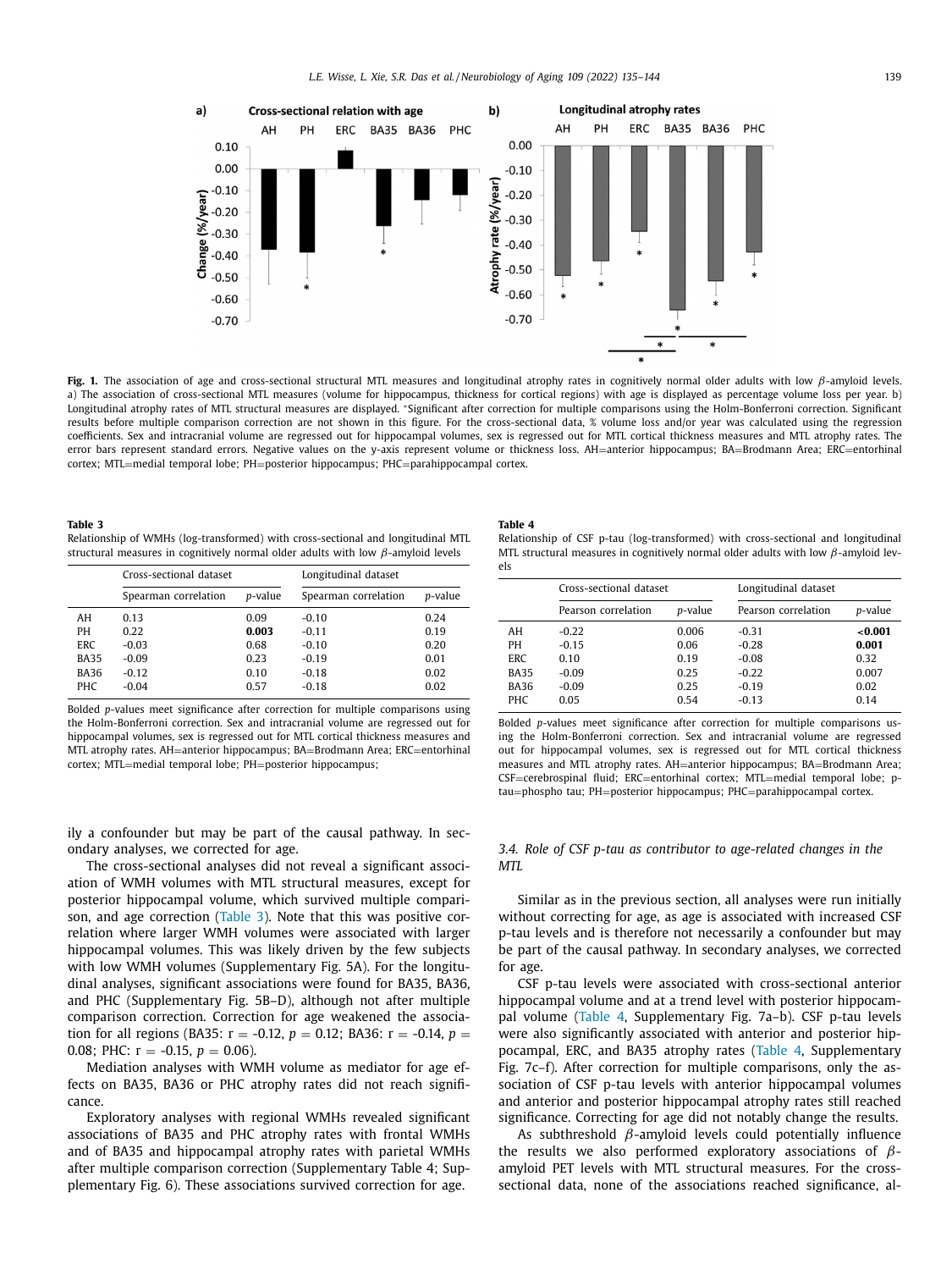

Fig. 2. Mediation model indicating that CSF p-Tau levels partially mediate the effect of age on hippocampal volume (a, trend), hippocampal atrophy rates (b) and BA35 atrophy rates (c, trend), while correcting for PET β-amyloid levels, in cognitively normal older adults with low β-amyloid levels, #p<0.10; \*p<0.05. % indicates the % of the model explained by the mediation. BA=Brodmann Area; CSF=cerebrospinal fluid; p-tau=phospho tau; Total H=total hippocampus.

though a trend was found for the ERC ( $r = -0.12$ ,  $p = 0.09$ ). Adjusting the association between cross-sectional hippocampal volumes and p-tau levels for  $β$ -amyloid PET levels did not notably change the results. In the longitudinal dataset, no significant associations were found between  $\beta$ -amyloid PET levels and MTL structural measures, except for a positive association between posterior hippocampal atrophy rates and  $\beta$ -amyloid PET levels ( $r = 0.21$ ,  $p =$ 0.012) and a trend for ERC ( $r = 0.14$ ,  $p = 0.06$ ), although this did not survive multiple comparison correction. Adjusting the association between longitudinal hippocampal atrophy rates and p-tau levels for  $\beta$ -amyloid PET levels did not notably change the results.

Given that the associations of both age and CSF p-tau levels with anterior and posterior hippocampal measures were roughly similar, we combined the two in total hippocampal volume and/or atrophy rates for the mediation analyses. The cross-sectional mediation analysis indicated that CSF p-tau partially mediates the association of age with total hippocampal volume, although at a trend level, while correcting for  $\beta$ -amyloid PET levels (Fig. 2). For the longitudinal data a similar result was found for hippocampal atrophy rates whereby the indirect effect was significant. The indirect effect in the mediation model for BA35 atrophy rates reached a trend level, but the model for BA36 atrophy rates was not significant. Again, all models were corrected for  $\beta$ -amyloid PET levels.

## *3.5. Sensitivity analyses*

*Follow up time:* As the atrophy rates were obtained using linear models (see Supplementary Methods), we believe it is unnecessary to correct our analyses for follow up time. However, out of caution we performed all our main analyses including follow up time and this did not change the results.

*APOE-ɛ4-carrier status:* As low levels of β-amyloid can still be present in the selected cognitively normal older adults, APOE- $\varepsilon$ 4 carrier status might be an important factor to consider. APOE- $\varepsilon$ 4 carrier status was not associated with cross-sectional hippocampal volumes or parahippocampal cortical thickness measures, nor with longitudinal MTL atrophy rates (data not shown). We were only able to look at the association between presence of an APOEɛ4 allele and structural measures in a binarized manner as only 3 subjects in both the cross-sectional and longitudinal dataset had 2 APOE-ɛ4 alleles.

*Cognitive change over time:* Of the 164 participants with longitudinal data, 138 had information on diagnosis at the time of their last scan. For 26 participants this was missing. For those participants, we determined cognitive decline at the time of the follow up scan by a CDR of 0.5 or higher, a CDR Memory Box score of 0.5 or higher or an MMSE score of 24 or lower as per the ADNI criteria for cognitively normal older adults listed in the Supplementary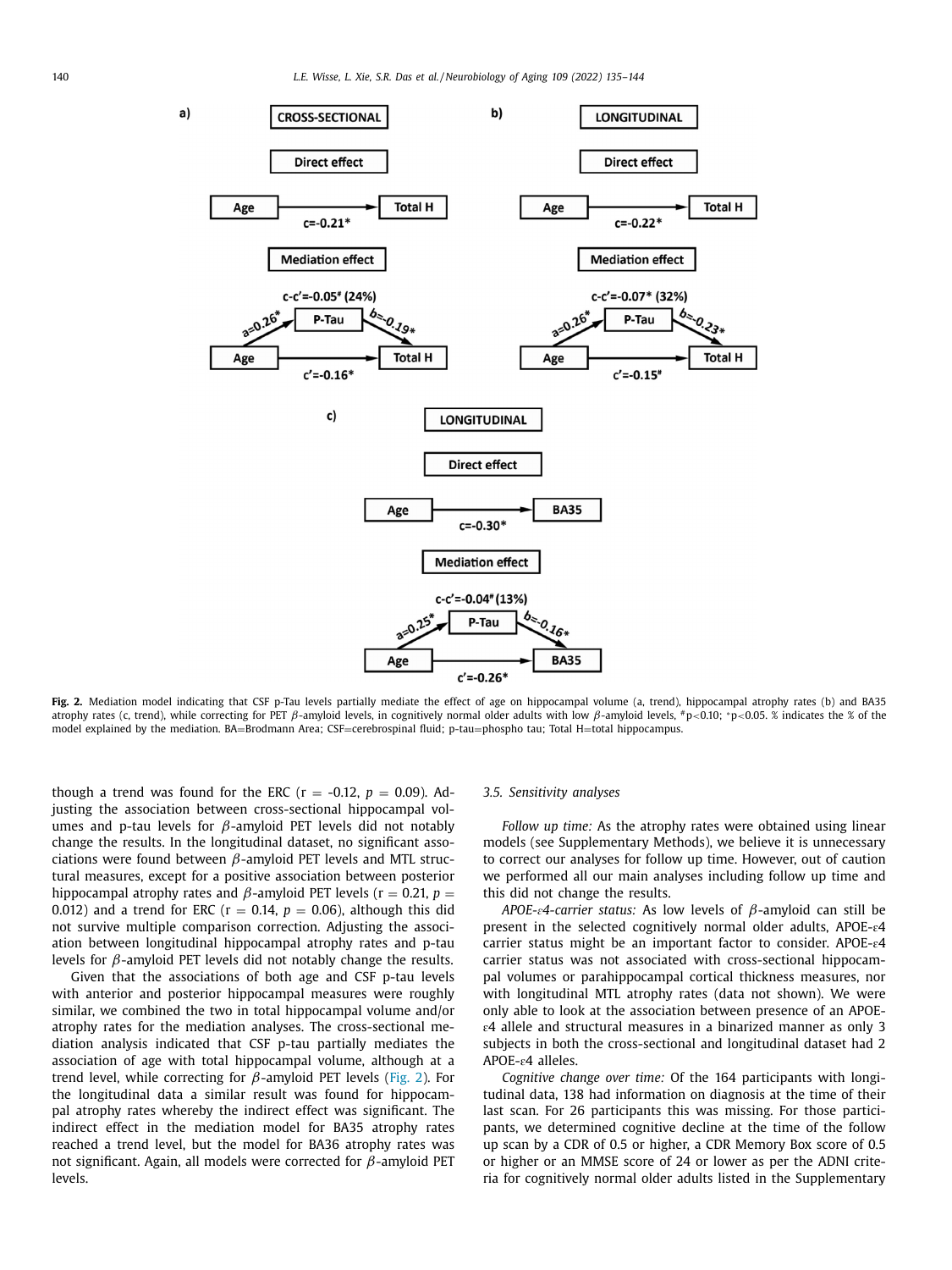Methods section. In total 17 developed MCI, dementia or cognitive decline during their follow up time, leaving 147 without cognitive decline. Excluding all subjects with cognitive decline, all longitudinal analyses are repeated in this smaller subset to explore if these subjects were driving the observed results. The results were largely similar, see Supplementary Tables 5–7, and Supplementary Fig. 8– 9.

*Cerebrospinal levels of* β*-amyloid:* CSF β-amyloid might potentially reflect earlier pathologic changes than PET [\(Palmqvist](#page-8-0) et al., 2016), and by using PET to determine  $\beta$ -amyloid status we may have inadvertently included subjects who have positive  $\beta$ -amyloid levels according to CSF. We therefore repeated the mediation analyses for p-tau using CSF  $β$ -amyloid 1–42 instead of PET  $β$ -amyloid, where both  $\beta$ -amyloid status was determined by the CSF marker (980 pg/mL [\[Hansson](#page-8-0) et al., 2018]), and the continuous CSF  $\beta$ amyloid measure was included in the mediation model. We obtained relatively similar, even slightly stronger, results for the longitudinal data, where the indirect effects were significant for hippocampal, and BA35 atrophy rates. The cross-sectional analyses no longer reached a trend (Supplementary Fig. 10).

Additionally, removing 26 subjects who had low  $\beta$ -amyloid levels or were  $\beta$ -amyloid negative according to the CSF measures, but were positive for  $β$ -amyloid (i.e. they had significant  $β$ -amyloid levels) according to the PET cut off, did not notably change the results (Supplementary Fig. 11).

## **4. Discussion**

In this study we aimed to obtain a comprehensive overview of age effects on MTL structural measures, avoiding some of the pitfalls of the extant literature by, uniquely, including only older adults with no to low levels of  $\beta$ -amyloid, analyzing both crosssectional and longitudinal data, and assessing potential drivers of observed age effects.

Both the cross-sectional and longitudinal analyses indicated most pronounced atrophy in the hippocampus and BA35, with atrophy rates increasing with age in these regions, potentially reflecting accumulating pathologies, and other detrimental processes with increasing age. The association of age with BA35, the region that in absolute terms displayed the highest percent rate of atrophy in this older adult population, is consistent with the role of PART as a driver of age-related MTL changes, whereas the relationship with both anterior, and posterior hippocampus is less specific. That said, the associations of hippocampal and BA35 structural measures (before multiple comparison correction) with CSF p-tau and the mediation effect of p-tau on the age effect of the hippocampus (trend for the cross-sectional data and significant for the longitudinal data; a trend for BA35 atrophy rates) is further supportive of PART explaining, at least partially, the age-related effects on the MTL. Indeed, NFTs in low  $\beta$ -amyloid individuals have been found to be related to neuron loss [\(Josephs](#page-8-0) et al., 2017, Price, Joseph L. and [Morris,](#page-8-0) 1999) and atrophy in the MTL measured on MRI [\(Josephs](#page-8-0) et al., 2017, [Quintas-Neves](#page-8-0) et al., 2019). As a controversy remains around PART, including whether it is a benign condition or if it is linked to neurodegeneration, this study advances the field by providing important novel information that PART is potentially already linked to neurodegeneration in cognitively normal individuals, and may therefore potentially also be implicated in age-related memory impairments.

The above demonstrated some relationship between p-tau and BA35. However, as neurofibrillary tangles first target BA35 and ERC [\(Braak,](#page-7-0) H. and Braak, 1995, [Crary](#page-8-0) et al., 2014, Price, Joseph L. and Morris, 1999), we initially expected even stronger [associations](#page-8-0) of structural measures of these regions with CSF p-tau levels. However, the reliability of ERC and BA35 segmentation is lower than that of the hippocampal regions (Xie, Long et al., [2019\)](#page-9-0), which may have limited the detection of an association with these regions given the subtlety of the effects.

Notably, the mediation model was corrected for  $\beta$ -amyloid PET levels, indicating that subthreshold β-amyloid levels likely do not explain the observed association. However, it is possible that even though the included individuals in this study had no to low  $\beta$ amyloid levels, they still have Thal stage 1 or 2 which would mean that would fall into the 'possible PART' category rather than "definite PART" and the degree to which this influences atrophy or biomarker measures of tau remains unclear. Additionally, CSF  $\beta$ amyloid might potentially reflect earlier pathologic changes than PET [\(Palmqvist](#page-8-0) et al., 2016), and by using PET to determine  $\beta$ amyloid status we may have inadvertently included subjects who have high  $β$ -amyloid levels (i.e.  $β$ -amyloid positive) according to CSF. However, we chose to do our primary analyses using the PET data, as a larger set in the ADNI database has PET than CSF measures. When repeating the analyses with CSF instead of PET  $\beta$ amyloid levels, a mediation effect was found for the longitudinal but not cross-sectional data. This finding even held when only including individuals with low  $\beta$ -amyloid levels (i.e.  $\beta$ -amyloid negative) according to both CSF and PET measures. The lack of a significant effect in the cross-sectional data may be due to the fact that cross-sectional data is generally confounded by other factors not associated with neurodegeneration.

In general, these findings support a mediating effect of tau on age-related MTL atrophy, and that this effect is independent of subthreshold  $\beta$ -amyloid levels. While our findings indicate that CSF p-tau levels might be sensitive to PART, there is currently still controversy on this topic and future work needs to elucidate this. It is possible that other age-related tauopathies contributed to the signal in CSF and MTL atrophy (e.g. Argyrophilic Grain Disease), which may be difficult to differentiate from PART, which requires neuropathological confirmation and cannot currently be definitely determined in vivo. An additional point of controversy to keep in mind is whether PART is actually a distinct entity from AD and whether tau pathology in the presence of low levels of  $\beta$ amyloid really reflects possible PART and not low AD neuropathologic change (Braak, Heiko and Del [Tredici,](#page-7-0) 2014, [Duyckaerts](#page-8-0) et al., 2015).

It should be noted though that we only observed a partial mediation with between 32%–46%, dependent on the group selection, of the age-structure relation being explained by CSF ptau levels. It is possible that we only observed a partial mediation as CSF p-tau is not only reflective of MTL tau which would most likely drive MTL neurodegeneration. However, it is also likely tau only explains part of the age-related changes in MTL structure, and that other processes likely play a role in this. CVD is also a prime candidate for driving age-related processes and has been mostly linked to [hippocampal](#page-8-0) atrophy ([Den Heijer et al., 2005, [O'BRIEN](#page-8-0) et al., 1997, van der Flier, Wiesje M et al., 2005], but note [Du, [An-Tao](#page-8-0) et al., 2006]) because of CA1 neurons' sensitivity to ischemia and/or hypoxia (Schmidt-Kastner and Freund, 1991, [Zola-Morgan](#page-9-0) et al., 1992). Surprisingly, no relationship of WMHs with hippocampal atrophy was found (except for a likely spurious positive association with hippocampal volumes), but rather with extrahippocampal regions, BA35, BA36 and PHC, although these did not survive multiple comparison correction. While some studies have reported an association of WMHs [\(Wang](#page-9-0) et al., 2020) or cardiovascular risk factors with MTL cortices (Cox et al., [2019,](#page-7-0) de Toledo Ferraz Alves, Tania Correa et al., 2011, [Gourley](#page-8-0) et al., 2020), this has [generally](#page-8-0) not been well researched and required further study and replication. Further, mediation models were not significant. While this is potentially due to insufficient power, this might indicate less support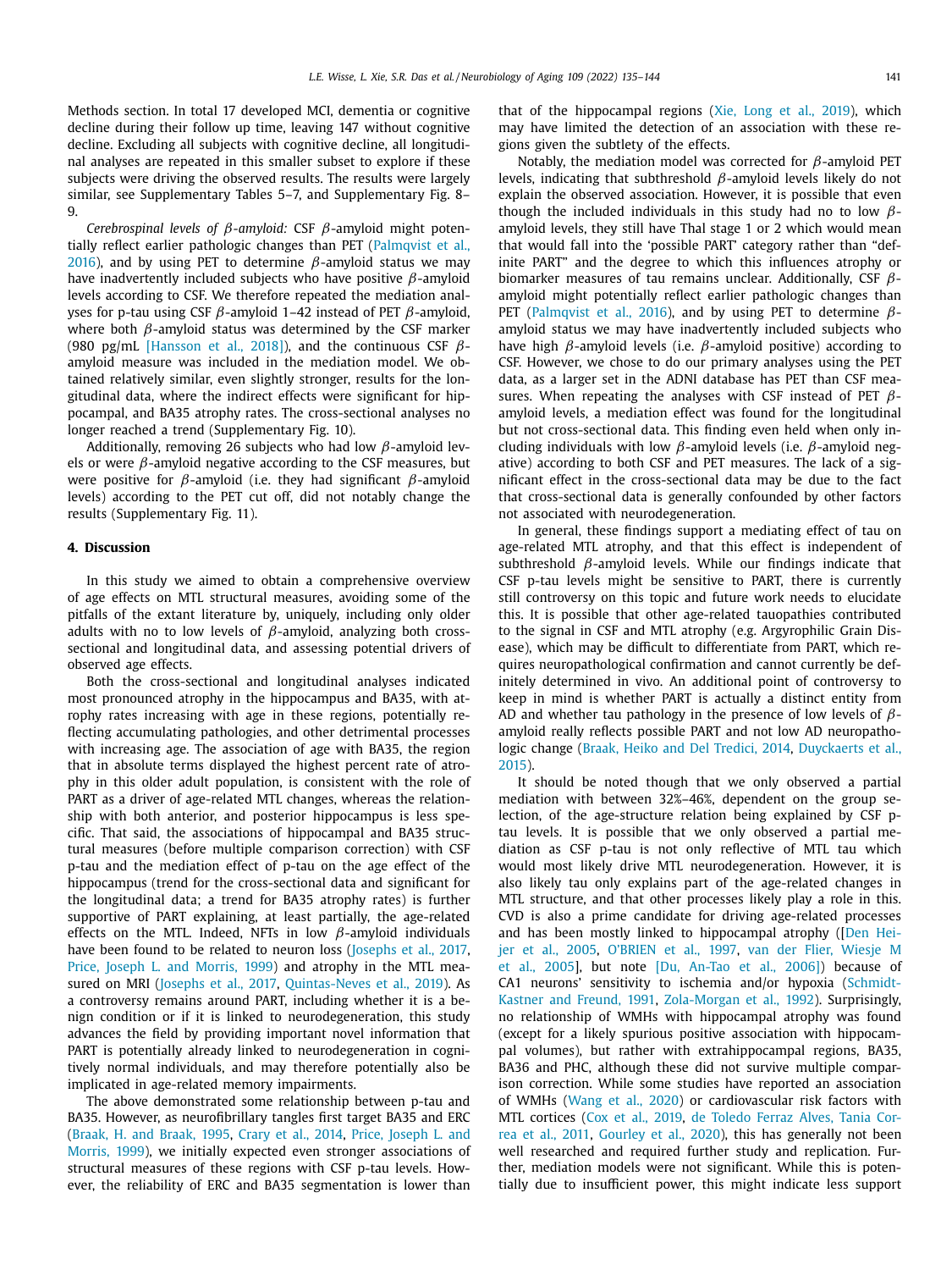<span id="page-7-0"></span>for CVD driving the observed age-related structural changes in the MTL.

Another potential pathology that may influence MTL structural integrity in aging is TDP-43 [\(Nelson,](#page-8-0) Peter T. et al., 2019) which increases in prevalence after the age of 80. Prior work has suggested that TDP-43 may particularly affect anterior hippocampus and ERC (de [Flores](#page-8-0) et al., 2020, [Josephs](#page-8-0) et al., 2014, Nag et al., [2017\)](#page-8-0). Given that there was no clear anterior-to-posterior gradient of atrophy in relation to aging in this study, it does not appear likely that TDP-43 is a significant driver of atrophy in this cohort. However, this may be due in part to the fact that only a small portion of our study population was older than 80 years (only 21 subjects). It is worth noting that there also may be non–specific age effects, such as for example decreased neurogenesis [\(Galvan](#page-8-0) and Jin, 2007), or downstream effects of inflammation [\(Wyss-Coray,](#page-9-0) 2016) or glucocorticoids [\(Nichols](#page-8-0) et al., 2001), that may also contribute to MTL atrophy, but it is not possible to parse this out from the current findings.

For this study, we included all individuals who were cognitively normal at baseline, irrespective of future changes in their cognition. While ADNI has longer follow up data for many of the participants, the rationale not to exclude individuals with impaired cognition at a later timepoints is that we aimed to study 'normal aging' rather than 'super aging.' Moreover, given that tau pathology is very common in older age (Braak, Heiko et al., 1996) and PART leads to cognitive decline [\(Crary](#page-8-0) et al., 2014, [Jefferson-George](#page-8-0) et al., 2017), removal of subjects who progress to MCI or dementia may obscure effects of PART on MTL structure. Moreover, dementia is considered by some as continuous with aging and an acceleration of aging (Von Dras and [Blumenthal,](#page-9-0) 1992, [Wyss-Coray,](#page-9-0) 2016) and the definition of 'normal aging' is still under debate. For example, if PART is associated with cognitive decline to MCI or dementia level impairment, it is unclear whether to consider this normal or pathologic aging. On the other hand, one could argue that some of the age-related changes we observed are not actually reflective of 'normal aging' but are rather precursors to later occurring dementia. As there is no clear answer to this question, we decided to repeat the analyses in a subgroup that does not convert to MCI or dementia or show cognitive decline at their latest follow up scan and report largely similar findings. Finally, we note that normal aging was assessed at a group level and that heterogeneity in normal aging was not taken into account, where other factors such as diet, exercise and psychosocial factors could also have influenced brain health and potential resilience to different [pathologies](#page-9-0) (Rowe and Kahn, 1987).

In conclusion, we performed a comprehensive characterization of aging effects on MTL structural measures in cognitively normal older adults with low levels of  $\beta$ -amyloid and showed age-related changes in all MTL regions, but most pronounced in BA35 and the hippocampus. Combined with the fact that age-related hippocampal atrophy was partly mediated by CSF p-tau levels, these findings are suggestive of a role of PART in age-related structural changes in the MTL. This finding is consistent with other work in individuals with low  $\beta$ -amyloid levels demonstrating correlations of MTL tau, measured using tau PET, with both atrophy in early Braak regions and memory (Das, [Sandhitsu](#page-8-0) R. et al., 2019), but provides a major advance on previous literature by establishing a relationship between a marker of tau pathology and neurodegeneration already in cognitively normal older adults. In general, this study indicates the importance of assessing agerelated changes in a well-characterized cohort where the separate contributions of different pathologies can be quantified. Further, if the present results are replicated, it also suggests a potential role for tau-targeted interventions in age-associated memory decline.

## **Author contributions**

LEM Wisse: Conceptualization, Methodology, Formal analysis, Investigation, Writing – original draft, Visualization, Funding acquisition; L Xie: Software, Methodology, Resources, Writing – review & editing; SR Das: Software, Methodology, Resources, Writing – review & editing; R De Flores: Methodology, Resources, Writing – review & editing; O Hansson Writing – review & editing; M Habes: Software, Methodology, Resources, Writing – review & editing; J Doshi: Software, Methodology, Resources, Writing – review & editing; C Davatzikos: Resources, Writing – review & editing; PA Yushkevich: Resources, Writing – review & editing; DA Wolk: Conceptualization, Writing – review & editing, Supervision, Funding acquisition.

# **Disclosure statement**

D.A.W has received grant support from Merck, Biogen, and Eli Lilly and/or Avid and consultation fees from Neuronix and is on the DSMB for a clinical trial run by Functional Neuromodulation. L.X. received personal consultation fees from Galileo CDS, Inc None of the other authors had any disclosures.

## **Acknowledgements**

This work was supported by NIH grants R01-AG056014, R01-AG040271, P30-AG010124, R01-EB017255, R01-AG055005, RF1AG054409, the donors of Alzheimer's Disease Research, a program of the BrightFocus Foundation, Alzheimer's Association (AARF-19-615258), Penn Institute on Aging, Fondation Philippe Chatrier.

# **Supplementary materials**

Supplementary material associated with this article can be found, in the online version, at [doi:10.1016/j.neurobiolaging.2021.](https://doi.org/10.1016/j.neurobiolaging.2021.09.017) 09.017.

### **References**

- [Apple,](http://refhub.elsevier.com/S0197-4580(21)00298-0/sbref0001) D.M., [Solano-Fonseca,](http://refhub.elsevier.com/S0197-4580(21)00298-0/sbref0001) R., [Kokovay,](http://refhub.elsevier.com/S0197-4580(21)00298-0/sbref0001) E., 2017. Neurogenesis in the aging brain. Biochem Pharmacol 141, 77–85.
- [Avants,](http://refhub.elsevier.com/S0197-4580(21)00298-0/sbref0002) B.B., [Epstein,](http://refhub.elsevier.com/S0197-4580(21)00298-0/sbref0002) C.L., [Grossman,](http://refhub.elsevier.com/S0197-4580(21)00298-0/sbref0002) M., [Gee,](http://refhub.elsevier.com/S0197-4580(21)00298-0/sbref0002) J.C., 2008. Symmetric diffeomorphic image registration with cross-correlation: evaluating automated labeling of elderly and [neurodegenerative](http://refhub.elsevier.com/S0197-4580(21)00298-0/sbref0002) brain. Med. Image Anal 12, 26–41.
- [Barnes,](http://refhub.elsevier.com/S0197-4580(21)00298-0/sbref0003) J., [Bartlett,](http://refhub.elsevier.com/S0197-4580(21)00298-0/sbref0003) J.W., van de Pol, [L.A.,](http://refhub.elsevier.com/S0197-4580(21)00298-0/sbref0003) [Loy,](http://refhub.elsevier.com/S0197-4580(21)00298-0/sbref0003) C.T., [Scahill,](http://refhub.elsevier.com/S0197-4580(21)00298-0/sbref0003) R.I., [Frost,](http://refhub.elsevier.com/S0197-4580(21)00298-0/sbref0003) C., [Thompson,](http://refhub.elsevier.com/S0197-4580(21)00298-0/sbref0003) P., Fox, [N.C.,](http://refhub.elsevier.com/S0197-4580(21)00298-0/sbref0003) 2009. A [meta-analysis](http://refhub.elsevier.com/S0197-4580(21)00298-0/sbref0003) of hippocampal atrophy rates in Alzheimer's disease. Neurobiol. Aging 30, 1711–1723.
- Bell, [W.R.,](http://refhub.elsevier.com/S0197-4580(21)00298-0/sbref0004) [An,](http://refhub.elsevier.com/S0197-4580(21)00298-0/sbref0004) Y., [Kageyama,](http://refhub.elsevier.com/S0197-4580(21)00298-0/sbref0004) Y., [English,](http://refhub.elsevier.com/S0197-4580(21)00298-0/sbref0004) C., [Rudow,](http://refhub.elsevier.com/S0197-4580(21)00298-0/sbref0004) G.L., [Pletnikova,](http://refhub.elsevier.com/S0197-4580(21)00298-0/sbref0004) O., Thambisetty, M., [O'Brien,](http://refhub.elsevier.com/S0197-4580(21)00298-0/sbref0004) R., [Moghekar,](http://refhub.elsevier.com/S0197-4580(21)00298-0/sbref0004) A.R., [Albert,](http://refhub.elsevier.com/S0197-4580(21)00298-0/sbref0004) M.S., 2019. [Neuropathologic,](http://refhub.elsevier.com/S0197-4580(21)00298-0/sbref0004) genetic, and longitudinal cognitive profiles in primary age-related tauopathy (PART) and Alzheimer's disease 15, 8–16.
- [Besser,](http://refhub.elsevier.com/S0197-4580(21)00298-0/sbref0005) L.M., [Mock,](http://refhub.elsevier.com/S0197-4580(21)00298-0/sbref0005) C., [Teylan,](http://refhub.elsevier.com/S0197-4580(21)00298-0/sbref0005) M.A., [Hassenstab,](http://refhub.elsevier.com/S0197-4580(21)00298-0/sbref0005) J., [Kukull,](http://refhub.elsevier.com/S0197-4580(21)00298-0/sbref0005) W.A., [Crary,](http://refhub.elsevier.com/S0197-4580(21)00298-0/sbref0005) J.F., 2019. Differences in cognitive [impairment](http://refhub.elsevier.com/S0197-4580(21)00298-0/sbref0005) in primary age-related tauopathy versus Alzheimer disease 78, 219–228.
- [Bittner,](http://refhub.elsevier.com/S0197-4580(21)00298-0/sbref0006) T., [Zetterberg,](http://refhub.elsevier.com/S0197-4580(21)00298-0/sbref0006) H., [Teunissen,](http://refhub.elsevier.com/S0197-4580(21)00298-0/sbref0006) C.E., [Ostlund](http://refhub.elsevier.com/S0197-4580(21)00298-0/sbref0006) Jr, R.E., [Militello,](http://refhub.elsevier.com/S0197-4580(21)00298-0/sbref0006) M., Andreasson, U., [Hubeek,](http://refhub.elsevier.com/S0197-4580(21)00298-0/sbref0006) I., [Gibson,](http://refhub.elsevier.com/S0197-4580(21)00298-0/sbref0006) D., [Chu,](http://refhub.elsevier.com/S0197-4580(21)00298-0/sbref0006) D.C., [Eichenlaub,](http://refhub.elsevier.com/S0197-4580(21)00298-0/sbref0006) U., 2016. Technical performance of a novel, fully automated [electrochemiluminescence](http://refhub.elsevier.com/S0197-4580(21)00298-0/sbref0006) immunoassay for the quantitation of  $β$ -amyloid (1–42) in human cerebrospinal fluid 12, 517–526.
- [Braak,](http://refhub.elsevier.com/S0197-4580(21)00298-0/sbref0007) H., [Braak,](http://refhub.elsevier.com/S0197-4580(21)00298-0/sbref0007) E., 1995. Staging of alzheimer's [disease-related](http://refhub.elsevier.com/S0197-4580(21)00298-0/sbref0007) neurofibrillary changes. Neurobiol. Aging 16, 271–278.
- [Braak,](http://refhub.elsevier.com/S0197-4580(21)00298-0/sbref0008) H., [Braak,](http://refhub.elsevier.com/S0197-4580(21)00298-0/sbref0008) E., 1991. [Neuropathological](http://refhub.elsevier.com/S0197-4580(21)00298-0/sbref0008) stageing of Alzheimer-related changes. Acta Neuropathol 82, 239–259.
- [Braak,](http://refhub.elsevier.com/S0197-4580(21)00298-0/sbref0009) H., [Braak,](http://refhub.elsevier.com/S0197-4580(21)00298-0/sbref0009) E., [Bohl,](http://refhub.elsevier.com/S0197-4580(21)00298-0/sbref0009) J., [Reintjes,](http://refhub.elsevier.com/S0197-4580(21)00298-0/sbref0009) R., 1996. Age, [neurofibrillary](http://refhub.elsevier.com/S0197-4580(21)00298-0/sbref0009) changes, Aβ-amyloid and the onset of Alzheimer's disease. Neurosci. Lett 210, 87–90.
- [Braak,](http://refhub.elsevier.com/S0197-4580(21)00298-0/sbref0010) H., Del [Tredici,](http://refhub.elsevier.com/S0197-4580(21)00298-0/sbref0010) K., 2014. Are cases with tau pathology occurring in the absence of Aβ deposits part of the AD-related [pathological](http://refhub.elsevier.com/S0197-4580(21)00298-0/sbref0010) process? Acta Neuropathol 128, 767–772.
- [Chen,](http://refhub.elsevier.com/S0197-4580(21)00298-0/sbref0011) K.H., [Chuah,](http://refhub.elsevier.com/S0197-4580(21)00298-0/sbref0011) L.Y., [Sim,](http://refhub.elsevier.com/S0197-4580(21)00298-0/sbref0011) S.K., Chee, [M.W.,](http://refhub.elsevier.com/S0197-4580(21)00298-0/sbref0011) 2010. Hippocampal region-specific [contributions](http://refhub.elsevier.com/S0197-4580(21)00298-0/sbref0011) to memory performance in normal elderly. Brain Cogn 72, 400–407.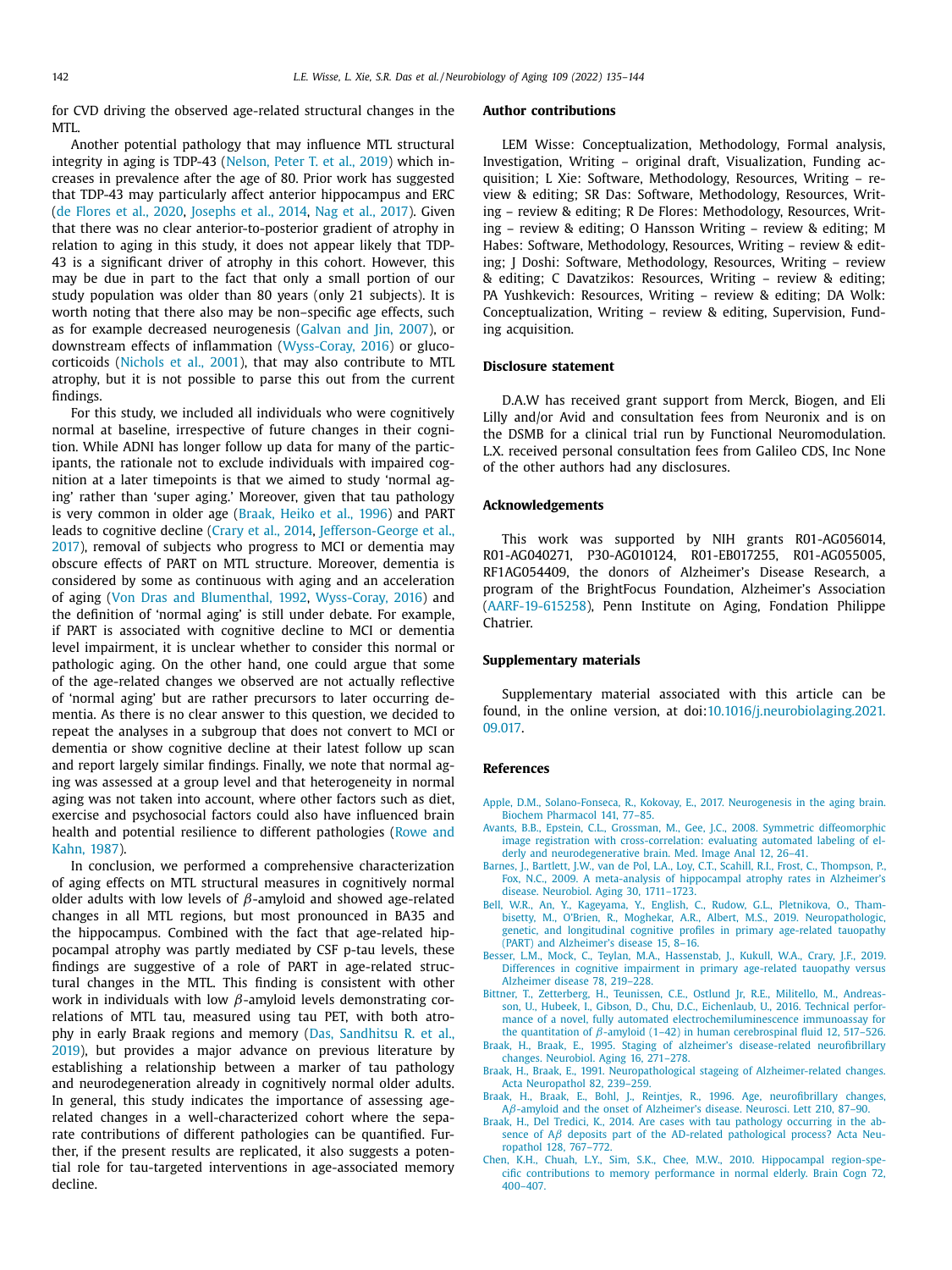- <span id="page-8-0"></span>[Cox,](http://refhub.elsevier.com/S0197-4580(21)00298-0/sbref0012) S.R., [Lyall,](http://refhub.elsevier.com/S0197-4580(21)00298-0/sbref0012) D.M., [Ritchie,](http://refhub.elsevier.com/S0197-4580(21)00298-0/sbref0012) S.J., [Bastin,](http://refhub.elsevier.com/S0197-4580(21)00298-0/sbref0012) M.E., [Harris,](http://refhub.elsevier.com/S0197-4580(21)00298-0/sbref0012) M.A., [Buchanan,](http://refhub.elsevier.com/S0197-4580(21)00298-0/sbref0012) C.R., Fawns-Ritchie, C., [Barbu,](http://refhub.elsevier.com/S0197-4580(21)00298-0/sbref0012) M.C., De [Nooij,](http://refhub.elsevier.com/S0197-4580(21)00298-0/sbref0012) L., [Reus,](http://refhub.elsevier.com/S0197-4580(21)00298-0/sbref0012) L.M., 2019. [Associations](http://refhub.elsevier.com/S0197-4580(21)00298-0/sbref0012) between vascular risk factors and brain MRI indices in UK Biobank. Eur. Heart J 40, 2290–2300.
- [Crary,](http://refhub.elsevier.com/S0197-4580(21)00298-0/sbref0013) J.F., [Trojanowski,](http://refhub.elsevier.com/S0197-4580(21)00298-0/sbref0013) J.Q., [Schneider,](http://refhub.elsevier.com/S0197-4580(21)00298-0/sbref0013) J.A., [Abisambra,](http://refhub.elsevier.com/S0197-4580(21)00298-0/sbref0013) J.F., [Abner,](http://refhub.elsevier.com/S0197-4580(21)00298-0/sbref0013) E.L., [Alafuzoff,](http://refhub.elsevier.com/S0197-4580(21)00298-0/sbref0013) I., [Arnold,](http://refhub.elsevier.com/S0197-4580(21)00298-0/sbref0013) S.E., [Attems,](http://refhub.elsevier.com/S0197-4580(21)00298-0/sbref0013) J., [Beach,](http://refhub.elsevier.com/S0197-4580(21)00298-0/sbref0013) T.G., [Bigio,](http://refhub.elsevier.com/S0197-4580(21)00298-0/sbref0013) E.H., [Cairns,](http://refhub.elsevier.com/S0197-4580(21)00298-0/sbref0013) N.J., [Dickson,](http://refhub.elsevier.com/S0197-4580(21)00298-0/sbref0013) D.W., Gearing, M., [Grinberg,](http://refhub.elsevier.com/S0197-4580(21)00298-0/sbref0013) L.T., [Hof,](http://refhub.elsevier.com/S0197-4580(21)00298-0/sbref0013) P.R., [Hyman,](http://refhub.elsevier.com/S0197-4580(21)00298-0/sbref0013) B.T., [Jellinger,](http://refhub.elsevier.com/S0197-4580(21)00298-0/sbref0013) K., [Jicha,](http://refhub.elsevier.com/S0197-4580(21)00298-0/sbref0013) G.A., [Kovacs,](http://refhub.elsevier.com/S0197-4580(21)00298-0/sbref0013) G.G., [Knopman,](http://refhub.elsevier.com/S0197-4580(21)00298-0/sbref0013) D.S., [Kofler,](http://refhub.elsevier.com/S0197-4580(21)00298-0/sbref0013) J., [Kukull,](http://refhub.elsevier.com/S0197-4580(21)00298-0/sbref0013) W.A., [Mackenzie,](http://refhub.elsevier.com/S0197-4580(21)00298-0/sbref0013) I.R., [Masliah,](http://refhub.elsevier.com/S0197-4580(21)00298-0/sbref0013) E., [McKee,](http://refhub.elsevier.com/S0197-4580(21)00298-0/sbref0013) A., [Montine,](http://refhub.elsevier.com/S0197-4580(21)00298-0/sbref0013) T.J., [Murray,](http://refhub.elsevier.com/S0197-4580(21)00298-0/sbref0013) M.E., [Neltner,](http://refhub.elsevier.com/S0197-4580(21)00298-0/sbref0013) J.H., [Santa-Maria,](http://refhub.elsevier.com/S0197-4580(21)00298-0/sbref0013) I., [Seeley,](http://refhub.elsevier.com/S0197-4580(21)00298-0/sbref0013) W.W., Serrano-Pozo, A., [Shelanski,](http://refhub.elsevier.com/S0197-4580(21)00298-0/sbref0013) M.L., [Stein,](http://refhub.elsevier.com/S0197-4580(21)00298-0/sbref0013) T., [Takao,](http://refhub.elsevier.com/S0197-4580(21)00298-0/sbref0013) M., [Thal,](http://refhub.elsevier.com/S0197-4580(21)00298-0/sbref0013) D.R., [Toledo,](http://refhub.elsevier.com/S0197-4580(21)00298-0/sbref0013) J.B., Troncoso, J.C., [Vonsattel,](http://refhub.elsevier.com/S0197-4580(21)00298-0/sbref0013) J.P., [White](http://refhub.elsevier.com/S0197-4580(21)00298-0/sbref0013) 3rd, C.L., [Wisniewski,](http://refhub.elsevier.com/S0197-4580(21)00298-0/sbref0013) T., [Woltjer,](http://refhub.elsevier.com/S0197-4580(21)00298-0/sbref0013) R.L., [Yamada,](http://refhub.elsevier.com/S0197-4580(21)00298-0/sbref0013) M., [Nelson,](http://refhub.elsevier.com/S0197-4580(21)00298-0/sbref0013) P.T., 2014. Primary age-related tauopathy (PART): a common pathology associated with human aging. Acta [Neuropathol](http://refhub.elsevier.com/S0197-4580(21)00298-0/sbref0013) 128, 755–766.
- [Das,](http://refhub.elsevier.com/S0197-4580(21)00298-0/sbref0014) S.R., [Avants,](http://refhub.elsevier.com/S0197-4580(21)00298-0/sbref0014) B.B., [Pluta,](http://refhub.elsevier.com/S0197-4580(21)00298-0/sbref0014) J., [Wang,](http://refhub.elsevier.com/S0197-4580(21)00298-0/sbref0014) H., [Suh,](http://refhub.elsevier.com/S0197-4580(21)00298-0/sbref0014) J.W., [Weiner,](http://refhub.elsevier.com/S0197-4580(21)00298-0/sbref0014) M.W., [Mueller,](http://refhub.elsevier.com/S0197-4580(21)00298-0/sbref0014) S.G., [Yushkevich,](http://refhub.elsevier.com/S0197-4580(21)00298-0/sbref0014) P.A., 2012. Measuring longitudinal change in the hippocampal formation from in vivo [high-resolution](http://refhub.elsevier.com/S0197-4580(21)00298-0/sbref0014) T2-weighted MRI. Neuroimage 60 (2), 1266–1279.
- [Das,](http://refhub.elsevier.com/S0197-4580(21)00298-0/sbref0015) S.R., [Xie,](http://refhub.elsevier.com/S0197-4580(21)00298-0/sbref0015) L., [Wisse,](http://refhub.elsevier.com/S0197-4580(21)00298-0/sbref0015) L.E., [Vergnet,](http://refhub.elsevier.com/S0197-4580(21)00298-0/sbref0015) N., [Ittyerah,](http://refhub.elsevier.com/S0197-4580(21)00298-0/sbref0015) R., [Cui,](http://refhub.elsevier.com/S0197-4580(21)00298-0/sbref0015) S., [Yushkevich,](http://refhub.elsevier.com/S0197-4580(21)00298-0/sbref0015) P.A., [Wolk,](http://refhub.elsevier.com/S0197-4580(21)00298-0/sbref0015) D.A.Alzheimer's disease neuroimaging initiative, 2019. In vivo measures of tau burden are associated with atrophy in early Braak stage medial temporal lobe regions in [amyloid-negative](http://refhub.elsevier.com/S0197-4580(21)00298-0/sbref0015) individuals. Alzheimers Dement 15, 1286–1295.
- de [Flores,](http://refhub.elsevier.com/S0197-4580(21)00298-0/sbref0016) R., [Wisse,](http://refhub.elsevier.com/S0197-4580(21)00298-0/sbref0016) L.E., [Das,](http://refhub.elsevier.com/S0197-4580(21)00298-0/sbref0016) S.R., [Xie,](http://refhub.elsevier.com/S0197-4580(21)00298-0/sbref0016) L., [McMillan,](http://refhub.elsevier.com/S0197-4580(21)00298-0/sbref0016) C.T., [Trojanowski,](http://refhub.elsevier.com/S0197-4580(21)00298-0/sbref0016) J.Q., Robinson, J.L., [Grossman,](http://refhub.elsevier.com/S0197-4580(21)00298-0/sbref0016) M., [Lee,](http://refhub.elsevier.com/S0197-4580(21)00298-0/sbref0016) E., [Irwin,](http://refhub.elsevier.com/S0197-4580(21)00298-0/sbref0016) D.J., 2020. [Contribution](http://refhub.elsevier.com/S0197-4580(21)00298-0/sbref0016) of mixed pathology to medial temporal lobe atrophy in Alzheimer's disease 16, 843–852.
- de Toledo Ferraz Alves, Tania [Correa,](http://refhub.elsevier.com/S0197-4580(21)00298-0/sbref0017) [Scazufca,](http://refhub.elsevier.com/S0197-4580(21)00298-0/sbref0017) M., [Squarzoni,](http://refhub.elsevier.com/S0197-4580(21)00298-0/sbref0017) P., de Souza Duran, Fabio Luiz, [Tamashiro-Duran,](http://refhub.elsevier.com/S0197-4580(21)00298-0/sbref0017) J.H., [Vallada,](http://refhub.elsevier.com/S0197-4580(21)00298-0/sbref0017) H.P., [Andrei,](http://refhub.elsevier.com/S0197-4580(21)00298-0/sbref0017) A., [Wajngarten,](http://refhub.elsevier.com/S0197-4580(21)00298-0/sbref0017) M., [Menezes,](http://refhub.elsevier.com/S0197-4580(21)00298-0/sbref0017) P.R., [Busatto,](http://refhub.elsevier.com/S0197-4580(21)00298-0/sbref0017) G.F., 2011. Subtle gray matter changes in temporo-parietal cortex associated with [cardiovascular](http://refhub.elsevier.com/S0197-4580(21)00298-0/sbref0017) risk factors. J. Alzheimer's Dis 27, 575–589.
- Den [Heijer,](http://refhub.elsevier.com/S0197-4580(21)00298-0/sbref0018) T., [Launer,](http://refhub.elsevier.com/S0197-4580(21)00298-0/sbref0018) L.J., [Prins,](http://refhub.elsevier.com/S0197-4580(21)00298-0/sbref0018) N.D., Van [Dijk,](http://refhub.elsevier.com/S0197-4580(21)00298-0/sbref0018) E.J., [Vermeer,](http://refhub.elsevier.com/S0197-4580(21)00298-0/sbref0018) S.E., [Hofman,](http://refhub.elsevier.com/S0197-4580(21)00298-0/sbref0018) A., Koudstaal, P.J., [Breteler,](http://refhub.elsevier.com/S0197-4580(21)00298-0/sbref0018) M., 2005. [Association](http://refhub.elsevier.com/S0197-4580(21)00298-0/sbref0018) between blood pressure, white matter lesions, and atrophy of the medial temporal lobe 64, 263–267.
- [Dickerson,](http://refhub.elsevier.com/S0197-4580(21)00298-0/sbref0019) B.C., [Feczko,](http://refhub.elsevier.com/S0197-4580(21)00298-0/sbref0019) E., [Augustinack,](http://refhub.elsevier.com/S0197-4580(21)00298-0/sbref0019) J.C., [Pacheco,](http://refhub.elsevier.com/S0197-4580(21)00298-0/sbref0019) J., [Morris,](http://refhub.elsevier.com/S0197-4580(21)00298-0/sbref0019) J.C., [Fischl,](http://refhub.elsevier.com/S0197-4580(21)00298-0/sbref0019) B., Buckner, R.L., 2009. Differential effects of aging and [Alzheimer's](http://refhub.elsevier.com/S0197-4580(21)00298-0/sbref0019) disease on medial temporal lobe cortical thickness and surface area. Neurobiol. Aging 30, 432–440.
- [Ding,](http://refhub.elsevier.com/S0197-4580(21)00298-0/sbref0020) S.L., Van [Hoesen,](http://refhub.elsevier.com/S0197-4580(21)00298-0/sbref0020) G.W., 2010. Borders, extent, and topography of human perirhinal cortex as revealed using multiple modern [neuroanatomical](http://refhub.elsevier.com/S0197-4580(21)00298-0/sbref0020) and pathological markers. Hum. Brain Mapp 31, 1359–1379.
- Du, [A.T.,](http://refhub.elsevier.com/S0197-4580(21)00298-0/sbref0022) [Schuff,](http://refhub.elsevier.com/S0197-4580(21)00298-0/sbref0022) N., [Zhu,](http://refhub.elsevier.com/S0197-4580(21)00298-0/sbref0022) X.P., [Jagust,](http://refhub.elsevier.com/S0197-4580(21)00298-0/sbref0022) W.J., [Miller,](http://refhub.elsevier.com/S0197-4580(21)00298-0/sbref0022) B.L., [Reed,](http://refhub.elsevier.com/S0197-4580(21)00298-0/sbref0022) B.R., [Kramer,](http://refhub.elsevier.com/S0197-4580(21)00298-0/sbref0022) J.H., [Mungas,](http://refhub.elsevier.com/S0197-4580(21)00298-0/sbref0022) D., [Yaffe,](http://refhub.elsevier.com/S0197-4580(21)00298-0/sbref0022) K., [Chui,](http://refhub.elsevier.com/S0197-4580(21)00298-0/sbref0022) H.C., [Weiner,](http://refhub.elsevier.com/S0197-4580(21)00298-0/sbref0022) M.W., 2003. Atrophy rates of [entorhinal](http://refhub.elsevier.com/S0197-4580(21)00298-0/sbref0022) cortex in AD and normal aging 60, 481–486.
- [Doshi,](http://refhub.elsevier.com/S0197-4580(21)00298-0/sbref0021) J., [Erus,](http://refhub.elsevier.com/S0197-4580(21)00298-0/sbref0021) G., [Habes,](http://refhub.elsevier.com/S0197-4580(21)00298-0/sbref0021) M., [Davatzikos,](http://refhub.elsevier.com/S0197-4580(21)00298-0/sbref0021) C., 2019. DeepMRSeg: A convolutional deep neural network for anatomy and abnormality [segmentation](http://refhub.elsevier.com/S0197-4580(21)00298-0/sbref0021) on MR images. arXiv 1907.02110 (eess.IV).
- [Du,](http://refhub.elsevier.com/S0197-4580(21)00298-0/sbref0023) A., [Schuff,](http://refhub.elsevier.com/S0197-4580(21)00298-0/sbref0023) N., [Chao,](http://refhub.elsevier.com/S0197-4580(21)00298-0/sbref0023) L.L., [Kornak,](http://refhub.elsevier.com/S0197-4580(21)00298-0/sbref0023) J., [Jagust,](http://refhub.elsevier.com/S0197-4580(21)00298-0/sbref0023) W.J., [Kramer,](http://refhub.elsevier.com/S0197-4580(21)00298-0/sbref0023) J.H., [Reed,](http://refhub.elsevier.com/S0197-4580(21)00298-0/sbref0023) B.R., [Miller,](http://refhub.elsevier.com/S0197-4580(21)00298-0/sbref0023) B.L., [Norman,](http://refhub.elsevier.com/S0197-4580(21)00298-0/sbref0023) D., [Chui,](http://refhub.elsevier.com/S0197-4580(21)00298-0/sbref0023) H.C., 2006. Age effects on atrophy rates of entorhinal cortex and [hippocampus.](http://refhub.elsevier.com/S0197-4580(21)00298-0/sbref0023) Neurobiol. Aging 27, 733–740.
- [Duyckaerts,](http://refhub.elsevier.com/S0197-4580(21)00298-0/sbref0024) C., [Braak,](http://refhub.elsevier.com/S0197-4580(21)00298-0/sbref0024) H., [Brion,](http://refhub.elsevier.com/S0197-4580(21)00298-0/sbref0024) J., [Buée,](http://refhub.elsevier.com/S0197-4580(21)00298-0/sbref0024) L., Del [Tredici,](http://refhub.elsevier.com/S0197-4580(21)00298-0/sbref0024) K., [Goedert,](http://refhub.elsevier.com/S0197-4580(21)00298-0/sbref0024) M., [Halliday,](http://refhub.elsevier.com/S0197-4580(21)00298-0/sbref0024) G., [Neumann,](http://refhub.elsevier.com/S0197-4580(21)00298-0/sbref0024) M., [Spillantini,](http://refhub.elsevier.com/S0197-4580(21)00298-0/sbref0024) M.G., [Tolnay,](http://refhub.elsevier.com/S0197-4580(21)00298-0/sbref0024) M., 2015. PART is part of Alzheimer disease. Acta [Neuropathol](http://refhub.elsevier.com/S0197-4580(21)00298-0/sbref0024) 129, 749–756.
- Fjell, [A.M.,](http://refhub.elsevier.com/S0197-4580(21)00298-0/sbref0025) [Walhovd,](http://refhub.elsevier.com/S0197-4580(21)00298-0/sbref0025) K.B., 2010. Structural brain changes in aging: courses, causes and cognitive [consequences.](http://refhub.elsevier.com/S0197-4580(21)00298-0/sbref0025) Rev. Neurosci 21, 187–221.
- Fjell, [A.M.,](http://refhub.elsevier.com/S0197-4580(21)00298-0/sbref0026) [Westlye,](http://refhub.elsevier.com/S0197-4580(21)00298-0/sbref0026) L.T., [Amlien,](http://refhub.elsevier.com/S0197-4580(21)00298-0/sbref0026) I., [Espeseth,](http://refhub.elsevier.com/S0197-4580(21)00298-0/sbref0026) T., [Reinvang,](http://refhub.elsevier.com/S0197-4580(21)00298-0/sbref0026) I., [Raz,](http://refhub.elsevier.com/S0197-4580(21)00298-0/sbref0026) N., [Agartz,](http://refhub.elsevier.com/S0197-4580(21)00298-0/sbref0026) I., [Salat,](http://refhub.elsevier.com/S0197-4580(21)00298-0/sbref0026) D.H., [Greve,](http://refhub.elsevier.com/S0197-4580(21)00298-0/sbref0026) D.N., [Fischl,](http://refhub.elsevier.com/S0197-4580(21)00298-0/sbref0026) B., 2009. High consistency of regional cortical thinning in aging across multiple samples 19, [2001–2012.](http://refhub.elsevier.com/S0197-4580(21)00298-0/sbref0026)
- [Folstein,](http://refhub.elsevier.com/S0197-4580(21)00298-0/sbref0027) M.F., [Folstein,](http://refhub.elsevier.com/S0197-4580(21)00298-0/sbref0027) S.E., [McHugh,](http://refhub.elsevier.com/S0197-4580(21)00298-0/sbref0027) P.R., 1975. ["Mini-mental](http://refhub.elsevier.com/S0197-4580(21)00298-0/sbref0027) state". A practical method for grading the cognitive state of patients for the clinician. J. Psychiatr. Res 12, 189–198.
- [Galvan,](http://refhub.elsevier.com/S0197-4580(21)00298-0/sbref0028) V., [Jin,](http://refhub.elsevier.com/S0197-4580(21)00298-0/sbref0028) K., 2007. [Neurogenesis](http://refhub.elsevier.com/S0197-4580(21)00298-0/sbref0028) in the aging brain 2, 605.
- [Gourley,](http://refhub.elsevier.com/S0197-4580(21)00298-0/sbref0029) D., [Pasha,](http://refhub.elsevier.com/S0197-4580(21)00298-0/sbref0029) E.P., [Kaur,](http://refhub.elsevier.com/S0197-4580(21)00298-0/sbref0029) S.S., [Haley,](http://refhub.elsevier.com/S0197-4580(21)00298-0/sbref0029) A.P., [Tanaka,](http://refhub.elsevier.com/S0197-4580(21)00298-0/sbref0029) H., 2020. Association of dementia and vascular risk scores with cortical thickness and cognition in low-risk [middle-aged](http://refhub.elsevier.com/S0197-4580(21)00298-0/sbref0029) adults 34, 313–317.
- [Hansson,](http://refhub.elsevier.com/S0197-4580(21)00298-0/sbref0030) O., [Seibyl,](http://refhub.elsevier.com/S0197-4580(21)00298-0/sbref0030) J., [Stomrud,](http://refhub.elsevier.com/S0197-4580(21)00298-0/sbref0030) E., [Zetterberg,](http://refhub.elsevier.com/S0197-4580(21)00298-0/sbref0030) H., [Trojanowski,](http://refhub.elsevier.com/S0197-4580(21)00298-0/sbref0030) J.Q., [Bittner,](http://refhub.elsevier.com/S0197-4580(21)00298-0/sbref0030) T., [Lifke,](http://refhub.elsevier.com/S0197-4580(21)00298-0/sbref0030) V., [Corradini,](http://refhub.elsevier.com/S0197-4580(21)00298-0/sbref0030) V., [Eichenlaub,](http://refhub.elsevier.com/S0197-4580(21)00298-0/sbref0030) U., [Batrla,](http://refhub.elsevier.com/S0197-4580(21)00298-0/sbref0030) R., 2018. CSF biomarkers of Alzheimer's disease concord with amyloid- $\beta$  PET and predict clinical progression: A study of fully automated [immunoassays](http://refhub.elsevier.com/S0197-4580(21)00298-0/sbref0030) in BioFINDER and ADNI cohorts 14, 1470–1481.
- [Hoyer,](http://refhub.elsevier.com/S0197-4580(21)00298-0/sbref0031) W.J., [Verhaeghen,](http://refhub.elsevier.com/S0197-4580(21)00298-0/sbref0031) P., 2006. Memory aging, in: Anonymous Handbook of the psychology of aging. Elsevier, pp. 209–232.
- [Insausti,](http://refhub.elsevier.com/S0197-4580(21)00298-0/sbref0032) R., [Insausti,](http://refhub.elsevier.com/S0197-4580(21)00298-0/sbref0032) A.M., [Sobreviela,](http://refhub.elsevier.com/S0197-4580(21)00298-0/sbref0032) M.T., [Salinas,](http://refhub.elsevier.com/S0197-4580(21)00298-0/sbref0032) A., [Martinez-Penuela,](http://refhub.elsevier.com/S0197-4580(21)00298-0/sbref0032) J.M., 1998. Human medial temporal lobe in aging: anatomical basis of memory preservation. Microsc. Res. Tech 43, 8–15.
- [Isaev,](http://refhub.elsevier.com/S0197-4580(21)00298-0/sbref0033) N.K., [Stelmashook,](http://refhub.elsevier.com/S0197-4580(21)00298-0/sbref0033) E.V., [Genrikhs,](http://refhub.elsevier.com/S0197-4580(21)00298-0/sbref0033) E.E., 2019. [Neurogenesis](http://refhub.elsevier.com/S0197-4580(21)00298-0/sbref0033) and brain aging. Rev. Neurosci 30, 573–580.
- [Jack](http://refhub.elsevier.com/S0197-4580(21)00298-0/sbref0034) Jr, C.R., [Petersen,](http://refhub.elsevier.com/S0197-4580(21)00298-0/sbref0034) R.C., Xu, [Y.C.,](http://refhub.elsevier.com/S0197-4580(21)00298-0/sbref0034) [Waring,](http://refhub.elsevier.com/S0197-4580(21)00298-0/sbref0034) S.C., [O'Brien,](http://refhub.elsevier.com/S0197-4580(21)00298-0/sbref0034) P.C., [Tangalos,](http://refhub.elsevier.com/S0197-4580(21)00298-0/sbref0034) E.G., [Smith,](http://refhub.elsevier.com/S0197-4580(21)00298-0/sbref0034) G.E., [Ivnik,](http://refhub.elsevier.com/S0197-4580(21)00298-0/sbref0034) R.J., [Kokmen,](http://refhub.elsevier.com/S0197-4580(21)00298-0/sbref0034) E., 1997. Medial temporal atrophy on MRI in normal aging and very mild [Alzheimer's](http://refhub.elsevier.com/S0197-4580(21)00298-0/sbref0034) disease 49, 786–794.
- [Jansen,](http://refhub.elsevier.com/S0197-4580(21)00298-0/sbref0035) W.J., [Ossenkoppele,](http://refhub.elsevier.com/S0197-4580(21)00298-0/sbref0035) R., [Knol,](http://refhub.elsevier.com/S0197-4580(21)00298-0/sbref0035) D.L., [Tijms,](http://refhub.elsevier.com/S0197-4580(21)00298-0/sbref0035) B.M., [Scheltens,](http://refhub.elsevier.com/S0197-4580(21)00298-0/sbref0035) P., [Verhey,](http://refhub.elsevier.com/S0197-4580(21)00298-0/sbref0035) F.R., [Visser,](http://refhub.elsevier.com/S0197-4580(21)00298-0/sbref0035) P.J., Group, Amyloid [Biomarker](http://refhub.elsevier.com/S0197-4580(21)00298-0/sbref0035) Study, [Aalten,](http://refhub.elsevier.com/S0197-4580(21)00298-0/sbref0035) P., [Aarsland,](http://refhub.elsevier.com/S0197-4580(21)00298-0/sbref0035) D., Alcolea, D., [Alexander,](http://refhub.elsevier.com/S0197-4580(21)00298-0/sbref0035) M., [Almdahl,](http://refhub.elsevier.com/S0197-4580(21)00298-0/sbref0035) I.S., [Arnold,](http://refhub.elsevier.com/S0197-4580(21)00298-0/sbref0035) S.E., [Baldeiras,](http://refhub.elsevier.com/S0197-4580(21)00298-0/sbref0035) I., [Barthel,](http://refhub.elsevier.com/S0197-4580(21)00298-0/sbref0035) H., van [Berckel,](http://refhub.elsevier.com/S0197-4580(21)00298-0/sbref0035) B.N., [Bibeau,](http://refhub.elsevier.com/S0197-4580(21)00298-0/sbref0035) K., [Blennow,](http://refhub.elsevier.com/S0197-4580(21)00298-0/sbref0035) K., [Brooks,](http://refhub.elsevier.com/S0197-4580(21)00298-0/sbref0035) D.J., van [Buchem,](http://refhub.elsevier.com/S0197-4580(21)00298-0/sbref0035) M.A., Camus, V., [Cavedo,](http://refhub.elsevier.com/S0197-4580(21)00298-0/sbref0035) E., [Chen,](http://refhub.elsevier.com/S0197-4580(21)00298-0/sbref0035) K., [Chetelat,](http://refhub.elsevier.com/S0197-4580(21)00298-0/sbref0035) G., [Cohen,](http://refhub.elsevier.com/S0197-4580(21)00298-0/sbref0035) A.D., [Drzezga,](http://refhub.elsevier.com/S0197-4580(21)00298-0/sbref0035) A., Engelborghs, S., [Fagan,](http://refhub.elsevier.com/S0197-4580(21)00298-0/sbref0035) A.M., [Fladby,](http://refhub.elsevier.com/S0197-4580(21)00298-0/sbref0035) T., [Fleisher,](http://refhub.elsevier.com/S0197-4580(21)00298-0/sbref0035) A.S., van der Flier, [W.M.,](http://refhub.elsevier.com/S0197-4580(21)00298-0/sbref0035) [Ford,](http://refhub.elsevier.com/S0197-4580(21)00298-0/sbref0035) L., [Forster,](http://refhub.elsevier.com/S0197-4580(21)00298-0/sbref0035) S., [Fortea,](http://refhub.elsevier.com/S0197-4580(21)00298-0/sbref0035) J., [Foskett,](http://refhub.elsevier.com/S0197-4580(21)00298-0/sbref0035) N., [Frederiksen,](http://refhub.elsevier.com/S0197-4580(21)00298-0/sbref0035) K.S., [Freund-Levi,](http://refhub.elsevier.com/S0197-4580(21)00298-0/sbref0035) Y., [Frisoni,](http://refhub.elsevier.com/S0197-4580(21)00298-0/sbref0035) G.B.,

[Froelich,](http://refhub.elsevier.com/S0197-4580(21)00298-0/sbref0035) L., [Gabryelewicz,](http://refhub.elsevier.com/S0197-4580(21)00298-0/sbref0035) T., Gill, [K.D.,](http://refhub.elsevier.com/S0197-4580(21)00298-0/sbref0035) [Gkatzima,](http://refhub.elsevier.com/S0197-4580(21)00298-0/sbref0035) O., [Gomez-Tortosa,](http://refhub.elsevier.com/S0197-4580(21)00298-0/sbref0035) E., Gordon, M.F., [Grimmer,](http://refhub.elsevier.com/S0197-4580(21)00298-0/sbref0035) T., [Hampel,](http://refhub.elsevier.com/S0197-4580(21)00298-0/sbref0035) H., [Hausner,](http://refhub.elsevier.com/S0197-4580(21)00298-0/sbref0035) L., [Hellwig,](http://refhub.elsevier.com/S0197-4580(21)00298-0/sbref0035) S., [Herukka,](http://refhub.elsevier.com/S0197-4580(21)00298-0/sbref0035) S.K., Hildebrandt, H., [Ishihara,](http://refhub.elsevier.com/S0197-4580(21)00298-0/sbref0035) L., [Ivanoiu,](http://refhub.elsevier.com/S0197-4580(21)00298-0/sbref0035) A., [Jagust,](http://refhub.elsevier.com/S0197-4580(21)00298-0/sbref0035) W.J., [Johannsen,](http://refhub.elsevier.com/S0197-4580(21)00298-0/sbref0035) P., [Kandimalla,](http://refhub.elsevier.com/S0197-4580(21)00298-0/sbref0035) R., [Kapaki,](http://refhub.elsevier.com/S0197-4580(21)00298-0/sbref0035) E., [Klimkowicz-Mrowiec,](http://refhub.elsevier.com/S0197-4580(21)00298-0/sbref0035) A., [Klunk,](http://refhub.elsevier.com/S0197-4580(21)00298-0/sbref0035) W.E., [Kohler,](http://refhub.elsevier.com/S0197-4580(21)00298-0/sbref0035) S., [Koglin,](http://refhub.elsevier.com/S0197-4580(21)00298-0/sbref0035) N., Kornhuber, J., [Kramberger,](http://refhub.elsevier.com/S0197-4580(21)00298-0/sbref0035) M.G., Van [Laere,](http://refhub.elsevier.com/S0197-4580(21)00298-0/sbref0035) K., [Landau,](http://refhub.elsevier.com/S0197-4580(21)00298-0/sbref0035) S.M., Lee, [D.Y.,](http://refhub.elsevier.com/S0197-4580(21)00298-0/sbref0035) de [Leon,](http://refhub.elsevier.com/S0197-4580(21)00298-0/sbref0035) M., [Lisetti,](http://refhub.elsevier.com/S0197-4580(21)00298-0/sbref0035) V., [Lleo,](http://refhub.elsevier.com/S0197-4580(21)00298-0/sbref0035) A., [Madsen,](http://refhub.elsevier.com/S0197-4580(21)00298-0/sbref0035) K., [Maier,](http://refhub.elsevier.com/S0197-4580(21)00298-0/sbref0035) W., [Marcusson,](http://refhub.elsevier.com/S0197-4580(21)00298-0/sbref0035) J., [Mattsson,](http://refhub.elsevier.com/S0197-4580(21)00298-0/sbref0035) N., de Mendonca, A., [Meulenbroek,](http://refhub.elsevier.com/S0197-4580(21)00298-0/sbref0035) O., [Meyer,](http://refhub.elsevier.com/S0197-4580(21)00298-0/sbref0035) P.T., [Mintun,](http://refhub.elsevier.com/S0197-4580(21)00298-0/sbref0035) M.A., [Mok,](http://refhub.elsevier.com/S0197-4580(21)00298-0/sbref0035) V., Molinuevo, J.L., [Mollergard,](http://refhub.elsevier.com/S0197-4580(21)00298-0/sbref0035) H.M., [Morris,](http://refhub.elsevier.com/S0197-4580(21)00298-0/sbref0035) J.C., [Mroczko,](http://refhub.elsevier.com/S0197-4580(21)00298-0/sbref0035) B., Van der [Mussele,](http://refhub.elsevier.com/S0197-4580(21)00298-0/sbref0035) S., Na, [D.L.,](http://refhub.elsevier.com/S0197-4580(21)00298-0/sbref0035) [Newberg,](http://refhub.elsevier.com/S0197-4580(21)00298-0/sbref0035) A., [Nordberg,](http://refhub.elsevier.com/S0197-4580(21)00298-0/sbref0035) A., [Nordlund,](http://refhub.elsevier.com/S0197-4580(21)00298-0/sbref0035) A., [Novak,](http://refhub.elsevier.com/S0197-4580(21)00298-0/sbref0035) G.P., [Paraskevas,](http://refhub.elsevier.com/S0197-4580(21)00298-0/sbref0035) G.P., [Parnetti,](http://refhub.elsevier.com/S0197-4580(21)00298-0/sbref0035) L., [Perera,](http://refhub.elsevier.com/S0197-4580(21)00298-0/sbref0035) G., [Peters,](http://refhub.elsevier.com/S0197-4580(21)00298-0/sbref0035) O., [Popp,](http://refhub.elsevier.com/S0197-4580(21)00298-0/sbref0035) J., [Prabhakar,](http://refhub.elsevier.com/S0197-4580(21)00298-0/sbref0035) S., [Rabinovici,](http://refhub.elsevier.com/S0197-4580(21)00298-0/sbref0035) G.D., Ramakers, I.H., [Rami,](http://refhub.elsevier.com/S0197-4580(21)00298-0/sbref0035) L., Oliveira, [Resende](http://refhub.elsevier.com/S0197-4580(21)00298-0/sbref0035) de, [Rinne,](http://refhub.elsevier.com/S0197-4580(21)00298-0/sbref0035) C., [Rodrigue,](http://refhub.elsevier.com/S0197-4580(21)00298-0/sbref0035) J.O., [Rodriguez-Ro](http://refhub.elsevier.com/S0197-4580(21)00298-0/sbref0035)driguez, K.M., [Roe,](http://refhub.elsevier.com/S0197-4580(21)00298-0/sbref0035) E., Rot, [C.M.,](http://refhub.elsevier.com/S0197-4580(21)00298-0/sbref0035) [Rowe,](http://refhub.elsevier.com/S0197-4580(21)00298-0/sbref0035) U., [Ruther,](http://refhub.elsevier.com/S0197-4580(21)00298-0/sbref0035) C.C., [Sabri,](http://refhub.elsevier.com/S0197-4580(21)00298-0/sbref0035) E., [Sanchez-Juan,](http://refhub.elsevier.com/S0197-4580(21)00298-0/sbref0035) O., [Santana,](http://refhub.elsevier.com/S0197-4580(21)00298-0/sbref0035) P., [Sarazin,](http://refhub.elsevier.com/S0197-4580(21)00298-0/sbref0035) I., [Schroder,](http://refhub.elsevier.com/S0197-4580(21)00298-0/sbref0035) M., [Schutte,](http://refhub.elsevier.com/S0197-4580(21)00298-0/sbref0035) J., [Seo,](http://refhub.elsevier.com/S0197-4580(21)00298-0/sbref0035) C., [Soetewey,](http://refhub.elsevier.com/S0197-4580(21)00298-0/sbref0035) S.W., Soininen, F., [Spiru,](http://refhub.elsevier.com/S0197-4580(21)00298-0/sbref0035) H., [Struyfs,](http://refhub.elsevier.com/S0197-4580(21)00298-0/sbref0035) L., [Teunissen,](http://refhub.elsevier.com/S0197-4580(21)00298-0/sbref0035) H., [Tsolaki,](http://refhub.elsevier.com/S0197-4580(21)00298-0/sbref0035) C.E., [Vandenberghe,](http://refhub.elsevier.com/S0197-4580(21)00298-0/sbref0035) M., Verbeek, R., [Villemagne,](http://refhub.elsevier.com/S0197-4580(21)00298-0/sbref0035) M.M., [Vos,](http://refhub.elsevier.com/S0197-4580(21)00298-0/sbref0035) V.L., van [Waalwijk](http://refhub.elsevier.com/S0197-4580(21)00298-0/sbref0035) van Doorn, S.J., [L,](http://refhub.elsevier.com/S0197-4580(21)00298-0/sbref0035) J., Waldemar, G., [Wallin,](http://refhub.elsevier.com/S0197-4580(21)00298-0/sbref0035) A., [Wallin,](http://refhub.elsevier.com/S0197-4580(21)00298-0/sbref0035) A.K., [Wiltfang,](http://refhub.elsevier.com/S0197-4580(21)00298-0/sbref0035) J., [Wolk,](http://refhub.elsevier.com/S0197-4580(21)00298-0/sbref0035) D.A., [Zboch,](http://refhub.elsevier.com/S0197-4580(21)00298-0/sbref0035) M., [Zetterberg,](http://refhub.elsevier.com/S0197-4580(21)00298-0/sbref0035) H., 2015. Prevalence of cerebral amyloid pathology in persons without dementia: a [meta-analysis.](http://refhub.elsevier.com/S0197-4580(21)00298-0/sbref0035) JAMA 313, 1924–1938.

- [Jefferson-George,](http://refhub.elsevier.com/S0197-4580(21)00298-0/sbref0036) K.S., [Wolk,](http://refhub.elsevier.com/S0197-4580(21)00298-0/sbref0036) D.A., Lee, [E.B.,](http://refhub.elsevier.com/S0197-4580(21)00298-0/sbref0036) [McMillan,](http://refhub.elsevier.com/S0197-4580(21)00298-0/sbref0036) C.T., 2017. Cognitive decline associated with pathological burden in primary age-related tauopathy 13, 1048–1053.
- [Jellinger,](http://refhub.elsevier.com/S0197-4580(21)00298-0/sbref0037) K.A., 2018. Different patterns of [hippocampal](http://refhub.elsevier.com/S0197-4580(21)00298-0/sbref0037) tau pathology in Alzheimer's disease and PART. Acta Neuropathol 136, 811–813.
- [Josephs,](http://refhub.elsevier.com/S0197-4580(21)00298-0/sbref0038) K.A., [Murray,](http://refhub.elsevier.com/S0197-4580(21)00298-0/sbref0038) M.E., [Tosakulwong,](http://refhub.elsevier.com/S0197-4580(21)00298-0/sbref0038) N., [Whitwell,](http://refhub.elsevier.com/S0197-4580(21)00298-0/sbref0038) J.L., [Knopman,](http://refhub.elsevier.com/S0197-4580(21)00298-0/sbref0038) D.S., [Machulda,](http://refhub.elsevier.com/S0197-4580(21)00298-0/sbref0038) M.M., [Weigand,](http://refhub.elsevier.com/S0197-4580(21)00298-0/sbref0038) S.D., [Boeve,](http://refhub.elsevier.com/S0197-4580(21)00298-0/sbref0038) B.F., [Kantarci,](http://refhub.elsevier.com/S0197-4580(21)00298-0/sbref0038) K., [Petrucelli,](http://refhub.elsevier.com/S0197-4580(21)00298-0/sbref0038) L., 2017. Tau aggregation influences cognition and hippocampal atrophy in the absence of beta-amyloid: a [clinico-imaging-pathological](http://refhub.elsevier.com/S0197-4580(21)00298-0/sbref0038) study of primary age-related tauopathy (PART). Acta Neuropathol 133, 705–715.
- [Josephs,](http://refhub.elsevier.com/S0197-4580(21)00298-0/sbref0039) K.A., [Murray,](http://refhub.elsevier.com/S0197-4580(21)00298-0/sbref0039) M.E., [Whitwell,](http://refhub.elsevier.com/S0197-4580(21)00298-0/sbref0039) J.L., [Parisi,](http://refhub.elsevier.com/S0197-4580(21)00298-0/sbref0039) J.E., [Petrucelli,](http://refhub.elsevier.com/S0197-4580(21)00298-0/sbref0039) L., [Jack,](http://refhub.elsevier.com/S0197-4580(21)00298-0/sbref0039) C.R., Petersen, R.C., [Dickson,](http://refhub.elsevier.com/S0197-4580(21)00298-0/sbref0039) D.W., 2014. Staging TDP-43 pathology in [Alzheimer's](http://refhub.elsevier.com/S0197-4580(21)00298-0/sbref0039) disease. Acta [Neuropathol](http://refhub.elsevier.com/S0197-4580(21)00298-0/sbref0039) 127, 441–450.
- [Knoops,](http://refhub.elsevier.com/S0197-4580(21)00298-0/sbref0040) A.J., [Gerritsen,](http://refhub.elsevier.com/S0197-4580(21)00298-0/sbref0040) L., van der [Graaf,](http://refhub.elsevier.com/S0197-4580(21)00298-0/sbref0040) Y., [Mali,](http://refhub.elsevier.com/S0197-4580(21)00298-0/sbref0040) W.P., [Geerlings,](http://refhub.elsevier.com/S0197-4580(21)00298-0/sbref0040) M.I., 2012. Loss of entorhinal cortex and hippocampal volumes compared to whole brain volume in normal aging: the [SMART-Medea](http://refhub.elsevier.com/S0197-4580(21)00298-0/sbref0040) study 203, 31–37.
- [Landau,](http://refhub.elsevier.com/S0197-4580(21)00298-0/sbref0041) S.M., [Mintun,](http://refhub.elsevier.com/S0197-4580(21)00298-0/sbref0041) M.A., [Joshi,](http://refhub.elsevier.com/S0197-4580(21)00298-0/sbref0041) A.D., [Koeppe,](http://refhub.elsevier.com/S0197-4580(21)00298-0/sbref0041) R.A., [Petersen,](http://refhub.elsevier.com/S0197-4580(21)00298-0/sbref0041) R.C., [Aisen,](http://refhub.elsevier.com/S0197-4580(21)00298-0/sbref0041) P.S., [Weiner,](http://refhub.elsevier.com/S0197-4580(21)00298-0/sbref0041) M.W., [Jagust,](http://refhub.elsevier.com/S0197-4580(21)00298-0/sbref0041) W.J.Alzheimer's Disease Neuroimaging Initiative, 2012. Amyloid deposition, [hypometabolism,](http://refhub.elsevier.com/S0197-4580(21)00298-0/sbref0041) and longitudinal cognitive decline. Ann. Neurol 72, 578–586.
- [Malykhin,](http://refhub.elsevier.com/S0197-4580(21)00298-0/sbref0042) N.V., [Bouchard,](http://refhub.elsevier.com/S0197-4580(21)00298-0/sbref0042) T.P., [Camicioli,](http://refhub.elsevier.com/S0197-4580(21)00298-0/sbref0042) R., [Coupland,](http://refhub.elsevier.com/S0197-4580(21)00298-0/sbref0042) N.J., 2008. Aging [hippocam](http://refhub.elsevier.com/S0197-4580(21)00298-0/sbref0042)pus and amygdala 19, 543–547.
- [McEwen,](http://refhub.elsevier.com/S0197-4580(21)00298-0/sbref0043) B.S., de [Leon,](http://refhub.elsevier.com/S0197-4580(21)00298-0/sbref0043) M.J., [Lupien,](http://refhub.elsevier.com/S0197-4580(21)00298-0/sbref0043) S.J., [Meaney,](http://refhub.elsevier.com/S0197-4580(21)00298-0/sbref0043) M.J., 1999. [Corticosteroids,](http://refhub.elsevier.com/S0197-4580(21)00298-0/sbref0043) the aging brain and cognition 10, 92–96.
- [Morris,](http://refhub.elsevier.com/S0197-4580(21)00298-0/sbref0044) J.C., 1993. The clinical dementia rating (CDR): current version and scoring rules 43, [2412–2414.](http://refhub.elsevier.com/S0197-4580(21)00298-0/sbref0044)
- [Nag,](http://refhub.elsevier.com/S0197-4580(21)00298-0/sbref0045) S., [Yu,](http://refhub.elsevier.com/S0197-4580(21)00298-0/sbref0045) L., [Wilson,](http://refhub.elsevier.com/S0197-4580(21)00298-0/sbref0045) R.S., [Chen,](http://refhub.elsevier.com/S0197-4580(21)00298-0/sbref0045) E., [Bennett,](http://refhub.elsevier.com/S0197-4580(21)00298-0/sbref0045) D.A., [Schneider,](http://refhub.elsevier.com/S0197-4580(21)00298-0/sbref0045) J.A., 2017. TDP-43 pathology and memory [impairment](http://refhub.elsevier.com/S0197-4580(21)00298-0/sbref0045) in elders without pathologic diagnoses of AD or FTLD 88, 653–660.
- [Nelson,](http://refhub.elsevier.com/S0197-4580(21)00298-0/sbref0046) P.T., [Dickson,](http://refhub.elsevier.com/S0197-4580(21)00298-0/sbref0046) D.W., [Trojanowski,](http://refhub.elsevier.com/S0197-4580(21)00298-0/sbref0046) J.Q., [Jack,](http://refhub.elsevier.com/S0197-4580(21)00298-0/sbref0046) C.R., [Boyle,](http://refhub.elsevier.com/S0197-4580(21)00298-0/sbref0046) P.A., [Arfanakis,](http://refhub.elsevier.com/S0197-4580(21)00298-0/sbref0046) K., [Rademakers,](http://refhub.elsevier.com/S0197-4580(21)00298-0/sbref0046) R., [Alafuzoff,](http://refhub.elsevier.com/S0197-4580(21)00298-0/sbref0046) I., [Attems,](http://refhub.elsevier.com/S0197-4580(21)00298-0/sbref0046) J., [Brayne,](http://refhub.elsevier.com/S0197-4580(21)00298-0/sbref0046) C., 2019. [Limbic-predominant](http://refhub.elsevier.com/S0197-4580(21)00298-0/sbref0046) age-related TDP-43 encephalopathy (LATE): consensus working group report 142, 1503–1527.
- [Nelson,](http://refhub.elsevier.com/S0197-4580(21)00298-0/sbref0047) P., [Dickson,](http://refhub.elsevier.com/S0197-4580(21)00298-0/sbref0047) D., [Trokanowski,](http://refhub.elsevier.com/S0197-4580(21)00298-0/sbref0047) J., Jack Jr., C., [Boyle,](http://refhub.elsevier.com/S0197-4580(21)00298-0/sbref0047) P., [Arfanakis,](http://refhub.elsevier.com/S0197-4580(21)00298-0/sbref0047) K., Rademakers, R., [Alafuzoff,](http://refhub.elsevier.com/S0197-4580(21)00298-0/sbref0047) I., [Attems,](http://refhub.elsevier.com/S0197-4580(21)00298-0/sbref0047) J., [Brayne,](http://refhub.elsevier.com/S0197-4580(21)00298-0/sbref0047) C., 2019. [Limbic-predominant](http://refhub.elsevier.com/S0197-4580(21)00298-0/sbref0047) age-related TDP-43 encephalopathy (LATE): consensus working group report 142, 1503–1527.
- [Nichols,](http://refhub.elsevier.com/S0197-4580(21)00298-0/sbref0048) N.R., [Zieba,](http://refhub.elsevier.com/S0197-4580(21)00298-0/sbref0048) M., [Bye,](http://refhub.elsevier.com/S0197-4580(21)00298-0/sbref0048) N., 2001. Do [glucocorticoids](http://refhub.elsevier.com/S0197-4580(21)00298-0/sbref0048) contribute to brain aging? Brain Res. Rev 37, 273–286.
- [O'BRIEN,](http://refhub.elsevier.com/S0197-4580(21)00298-0/sbref0049) J.T., [Desmond,](http://refhub.elsevier.com/S0197-4580(21)00298-0/sbref0049) P., [Ames,](http://refhub.elsevier.com/S0197-4580(21)00298-0/sbref0049) D., [Schweitzer,](http://refhub.elsevier.com/S0197-4580(21)00298-0/sbref0049) I., [Tress,](http://refhub.elsevier.com/S0197-4580(21)00298-0/sbref0049) B., 1997. Magnetic resonance imaging correlates of memory [impairment](http://refhub.elsevier.com/S0197-4580(21)00298-0/sbref0049) in the healthy elderly: association with medial temporal lobe atrophy but not white matter lesions. Int. J. Geriatr. Psychiatry 12, 369–374.
- [Palmqvist,](http://refhub.elsevier.com/S0197-4580(21)00298-0/sbref0050) S., [Mattsson,](http://refhub.elsevier.com/S0197-4580(21)00298-0/sbref0050) N., [Hansson,](http://refhub.elsevier.com/S0197-4580(21)00298-0/sbref0050) O.Alzheimer's Disease [Neuroimaging](http://refhub.elsevier.com/S0197-4580(21)00298-0/sbref0050) Initiative, 2016. Cerebrospinal fluid analysis detects cerebral amyloid- $\beta$  accumulation earlier than positron emission tomography 139, 1226–1236.
- [Price,](http://refhub.elsevier.com/S0197-4580(21)00298-0/sbref0051) J.L., Ko, [A.I.,](http://refhub.elsevier.com/S0197-4580(21)00298-0/sbref0051) [Wade,](http://refhub.elsevier.com/S0197-4580(21)00298-0/sbref0051) M.J., [Tsou,](http://refhub.elsevier.com/S0197-4580(21)00298-0/sbref0051) S.K., [McKeel,](http://refhub.elsevier.com/S0197-4580(21)00298-0/sbref0051) D.W., [Morris,](http://refhub.elsevier.com/S0197-4580(21)00298-0/sbref0051) J.C., 2001. Neuron number in the entorhinal cortex and CA1 in preclinical Alzheimer disease. Arch. Neurol 58, [1395–1402.](http://refhub.elsevier.com/S0197-4580(21)00298-0/sbref0051)
- [Price,](http://refhub.elsevier.com/S0197-4580(21)00298-0/sbref0052) J.L., [Morris,](http://refhub.elsevier.com/S0197-4580(21)00298-0/sbref0052) J.C., 1999. Tangles and plaques in nondemented aging and "pre[clinical" Alzheimer's](http://refhub.elsevier.com/S0197-4580(21)00298-0/sbref0052) disease 45, 358–368.
- [Quintas-Neves,](http://refhub.elsevier.com/S0197-4580(21)00298-0/sbref0053) M., [Teylan,](http://refhub.elsevier.com/S0197-4580(21)00298-0/sbref0053) M.A., [Besser,](http://refhub.elsevier.com/S0197-4580(21)00298-0/sbref0053) L., [Soares-Fernandes,](http://refhub.elsevier.com/S0197-4580(21)00298-0/sbref0053) J., [Mock,](http://refhub.elsevier.com/S0197-4580(21)00298-0/sbref0053) C.N., [Kukull,](http://refhub.elsevier.com/S0197-4580(21)00298-0/sbref0053) W.A., [Crary,](http://refhub.elsevier.com/S0197-4580(21)00298-0/sbref0053) J.F., [Oliveira,](http://refhub.elsevier.com/S0197-4580(21)00298-0/sbref0053) T.G., 2019. Magnetic resonance imaging brain atrophy [assessment](http://refhub.elsevier.com/S0197-4580(21)00298-0/sbref0053) in primary age-related tauopathy (PART) 7, 1–9.
- [Raz,](http://refhub.elsevier.com/S0197-4580(21)00298-0/sbref0054) N., [Lindenberger,](http://refhub.elsevier.com/S0197-4580(21)00298-0/sbref0054) U., [Rodrigue,](http://refhub.elsevier.com/S0197-4580(21)00298-0/sbref0054) K.M., [Kennedy,](http://refhub.elsevier.com/S0197-4580(21)00298-0/sbref0054) K.M., [Head,](http://refhub.elsevier.com/S0197-4580(21)00298-0/sbref0054) D., [Williamson,](http://refhub.elsevier.com/S0197-4580(21)00298-0/sbref0054) A., [Dahle,](http://refhub.elsevier.com/S0197-4580(21)00298-0/sbref0054) C., [Gerstorf,](http://refhub.elsevier.com/S0197-4580(21)00298-0/sbref0054) D., [Acker,](http://refhub.elsevier.com/S0197-4580(21)00298-0/sbref0054) J.D., 2005. Regional brain changes in aging healthy adults: general trends, individual differences and modifiers. Cereb. Cortex 15, [1676–1689.](http://refhub.elsevier.com/S0197-4580(21)00298-0/sbref0054)
- [Raz,](http://refhub.elsevier.com/S0197-4580(21)00298-0/sbref0055) N., [Rodrigue,](http://refhub.elsevier.com/S0197-4580(21)00298-0/sbref0055) K.M., [Head,](http://refhub.elsevier.com/S0197-4580(21)00298-0/sbref0055) D., [Kennedy,](http://refhub.elsevier.com/S0197-4580(21)00298-0/sbref0055) K.M., [Acker,](http://refhub.elsevier.com/S0197-4580(21)00298-0/sbref0055) J.D., 2004. [Differential](http://refhub.elsevier.com/S0197-4580(21)00298-0/sbref0055) aging of the medial temporal lobe: a study of a five-year change 62, 433– 438.
- [Raz,](http://refhub.elsevier.com/S0197-4580(21)00298-0/sbref0056) N., [Gunning,](http://refhub.elsevier.com/S0197-4580(21)00298-0/sbref0056) F.M., [Head,](http://refhub.elsevier.com/S0197-4580(21)00298-0/sbref0056) D., [Dupuis,](http://refhub.elsevier.com/S0197-4580(21)00298-0/sbref0056) J.H., [McQuain,](http://refhub.elsevier.com/S0197-4580(21)00298-0/sbref0056) J., [Briggs,](http://refhub.elsevier.com/S0197-4580(21)00298-0/sbref0056) S.D., [Loken,](http://refhub.elsevier.com/S0197-4580(21)00298-0/sbref0056) W.J., [Thornton,](http://refhub.elsevier.com/S0197-4580(21)00298-0/sbref0056) A.E., [Acker,](http://refhub.elsevier.com/S0197-4580(21)00298-0/sbref0056) J.D., 1997. Selective aging of the human cerebral cortex observed in vivo: differential [vulnerability](http://refhub.elsevier.com/S0197-4580(21)00298-0/sbref0056) of the prefrontal gray matter 7, 268–282.
- [Ronneberger,](http://refhub.elsevier.com/S0197-4580(21)00298-0/sbref0057) O., [Fischer,](http://refhub.elsevier.com/S0197-4580(21)00298-0/sbref0057) P., [Brox,](http://refhub.elsevier.com/S0197-4580(21)00298-0/sbref0057) T., 2015. U-net: Convolutional networks for biomedical image [segmentation.](http://refhub.elsevier.com/S0197-4580(21)00298-0/sbref0057) arXiv 1505.04597, 234–241.